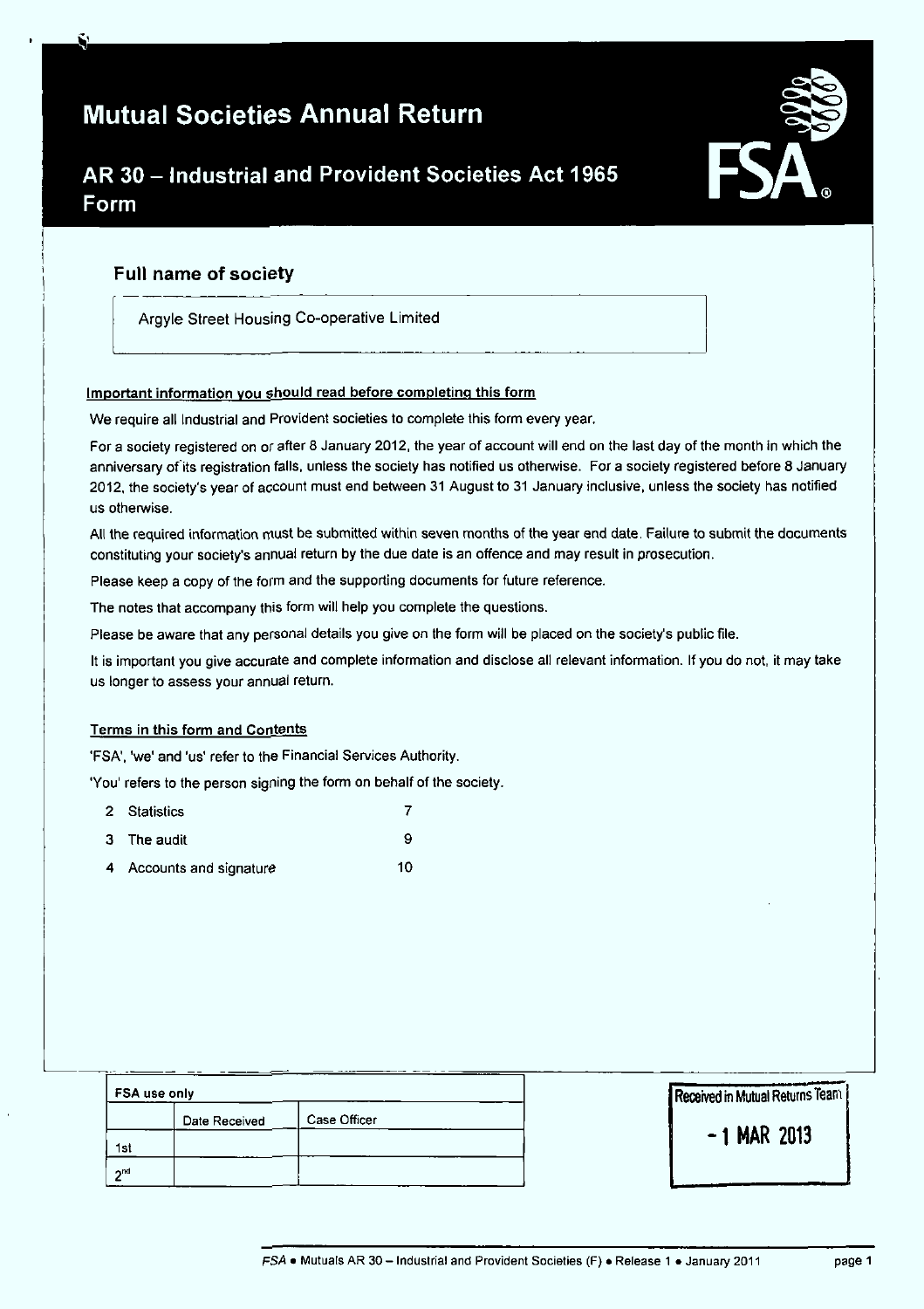# Mutual Societies Annual Return

# AR 30 - Industrial and Provident Societies

# Form

# Filling in the form

- 1 If you are using your computer to complete the form:
	- use the TAB key to move from question to question and press SHIFT TAB to move back to the previous question; and
	- print out the completed form and arrange for it to be signed.
- 2 If you are filling in the form by hand:
	- use black ink;
	- write clearly; and
	- arrange for it to be signed.
- 3 If you make a mistake, cross it out and initial the changes; do not use correction fluid.
- 4 If you think a question is not relevant to you, write 'not applicable' and explain why.
- 5 If you:
	- leave a question blank;
	- do not get the form signed; or
	- do not attach the required supporting information

without telling us why, we will have to treat the return as incomplete. This will increase the time taken to assess your return.

- 6 If there is not enough space on the form, you may need to use separate sheets of paper, Clearly mark each separate sheet of paper with the relevant question number.
- 7 Send us your application by post. It must include:
	- this form;
	- a set of printed accounts;
	- an audit report or accountant's report where appropriate (or a supplementary return); and
	- supporting documents.

Send it to:

Mutuals Team The Financial Services Authority 25 The North Colonnade Canary Wharf LONDON E14 5HS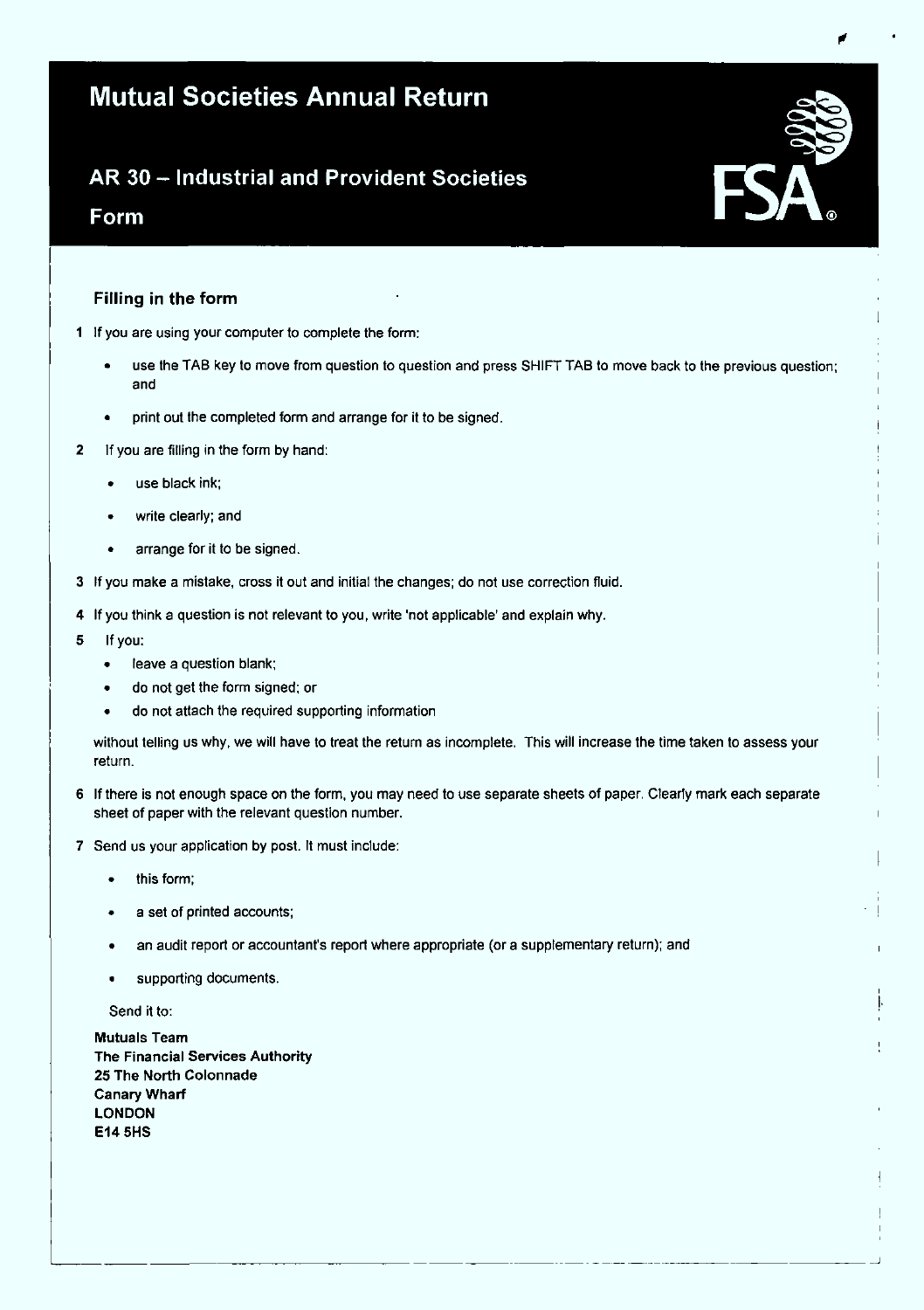# **Details of society**

## 1.1 Details of the society

| Register number              | 21833R                             |  |
|------------------------------|------------------------------------|--|
| Registered office<br>address | 3 Fletcher's Terrace<br>,Cambridge |  |
| Postcode                     | CB13LU                             |  |

# 1.2 Year end date {dd/mm/yyyy)

| See Note 1.2 |  |  |  |  |  |  |  |               |  |
|--------------|--|--|--|--|--|--|--|---------------|--|
|              |  |  |  |  |  |  |  | 311/03/120112 |  |

# Committee of management

If you are a club you do not need to give a year of birth in questions 1.3-1.6. The names of the members of the Committee at the date on which the return is signed should be entered below in BLOCK CAPITALS.

## 1.3 Details of Chairman

| Name                                              | Samantha Dyer                        |  |
|---------------------------------------------------|--------------------------------------|--|
| Address                                           | 20 Argyle Street<br><b>Cambridge</b> |  |
| Postcode                                          | CB <sub>1</sub> 3LR                  |  |
| Year of birth                                     | 1968                                 |  |
| Business occupation<br>and other<br>directorships | Caterer                              |  |

## 1.4 Details of Treasurer

| Name                                                     | David Brokenshire             |  |
|----------------------------------------------------------|-------------------------------|--|
| Address                                                  | 6 Swanns Terrace<br>Cambridge |  |
| Postcode                                                 | CB1 3LX                       |  |
| Year of birth                                            | .1952                         |  |
| <b>Business occupation</b><br>and other<br>directorships | <b>Video Artist</b>           |  |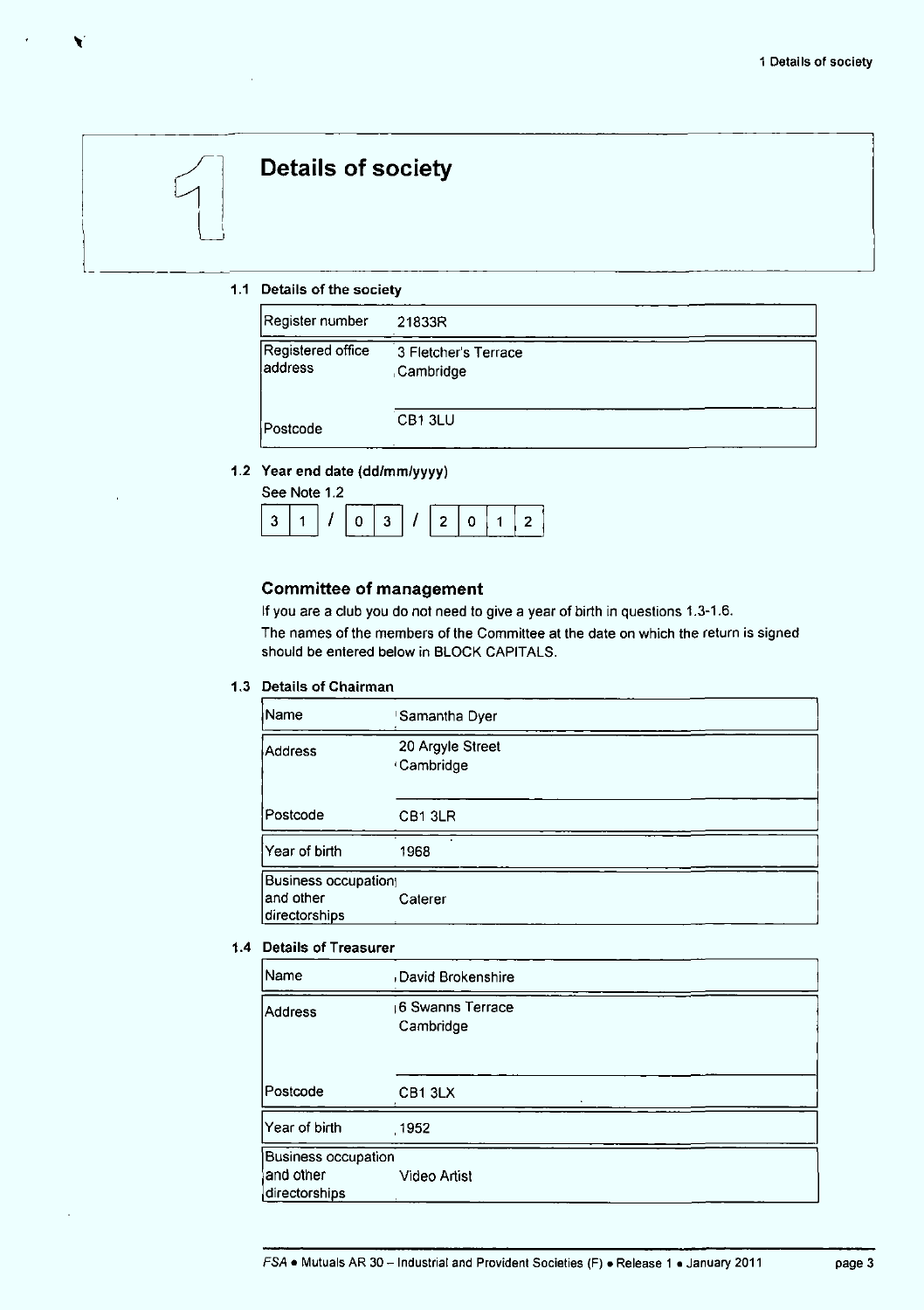# 1.5 Details of Secretary

| ∤Name                                             | Philip Baerwalde             |  |
|---------------------------------------------------|------------------------------|--|
| Address                                           | 8 Argyle Street<br>Cambridge |  |
| Postcode                                          | CB13LX                       |  |
| Year of birth                                     | 1966                         |  |
| Business occupation<br>and other<br>directorships | Artist                       |  |

# 1.6 Details of Members of the Committee

| <b>Name</b>          | <b>Address</b>                          | Year of<br>birth | <b>Business</b><br>occupation<br>and other<br>directorships |
|----------------------|-----------------------------------------|------------------|-------------------------------------------------------------|
| Tom Lord             | 7 Swanns Terrace<br>Cambridge<br>CB13LX | 1978             | Project Manager                                             |
| Katie Holland        | 1 Swanns Terrace<br>Cambridge<br>CB13LX | 1977             | Full time mother                                            |
| <b>Steven Godber</b> | 18 Argyle Street<br>Cambridge<br>CB13LR | 1969             | <b>Support Worker</b>                                       |
| <b>Mike Tabrett</b>  | 6 Swanns Terrace<br>Cambridge<br>CB13LX | 1958             | Tai Chi instructor                                          |
| Elma Jenkins         | 2a Argyle Street<br>Cambridge<br>CB13LR | 1986             | Receptionist                                                |
| Alexandra McCurdy    | 22 Argyle Street<br>Cambridge<br>CB13LR | .1984            | Medically retired<br>Finance Manager                        |

Please use separate sheets of paper if you need more space.

Please indicate how many separate sheets of paper you have used.

 $\vert$ 1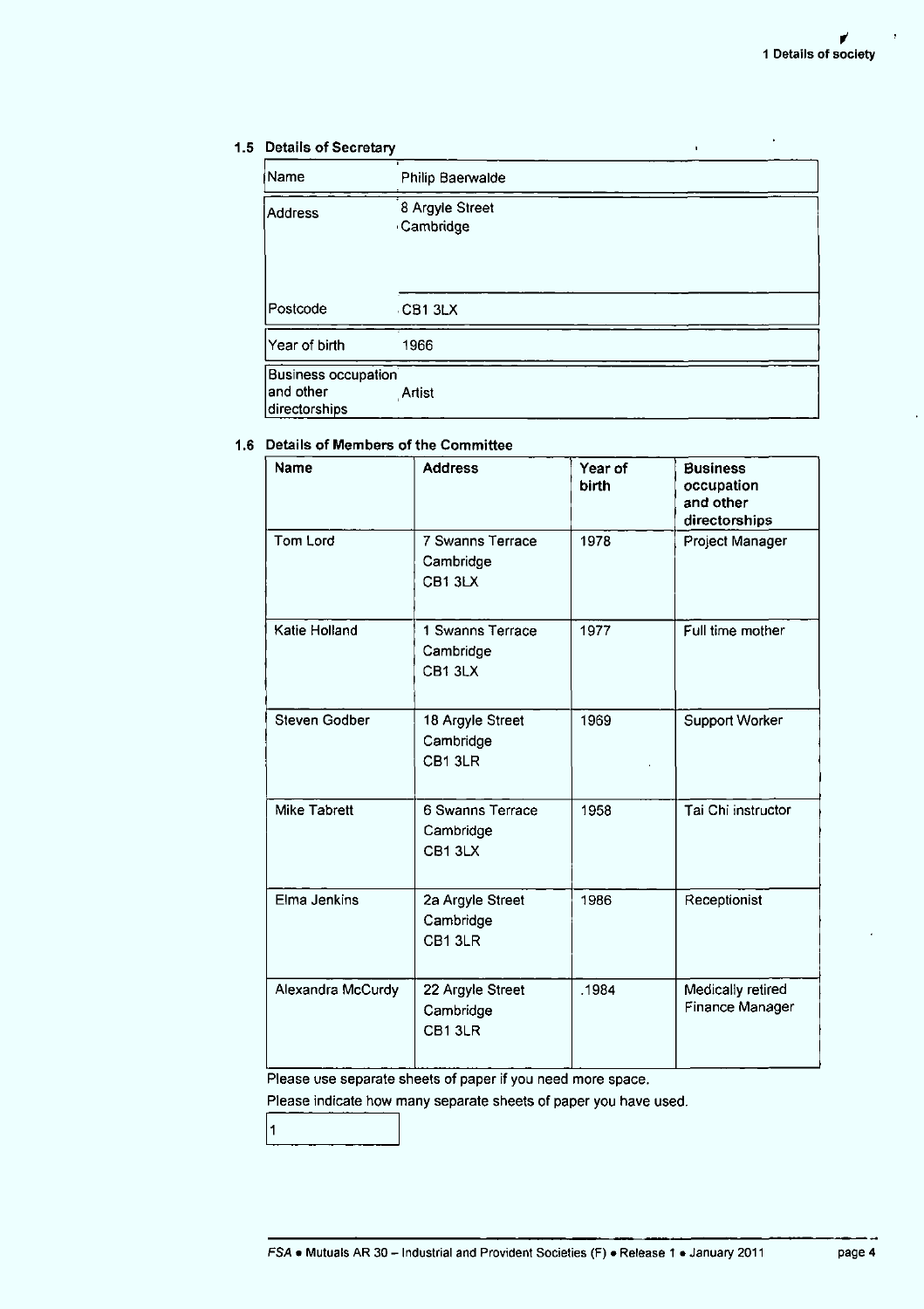All societies must answer the following questions whether the answers are yes or no, and provide all other information requested

- 1.7 Does the society take deposits (excluding withdrawable shares) within the provisions of the Financial Services and Markets Act 2000?
	- $\boxtimes$  No
	- □ Yes
- 1.8 Does the society hold deposits (excluding withdrawable shares) taken previously, even though it does not currently take them, within the provisions of the Financial Services and Markets Act 2000?
	- El No
	- $\Box$  Yes
- 1.9 Is the society a subsidiary of another society?
	- El No
	- $\Box$  Yes
- 1.10 Does the society have one or more subsidiaries?
	- $\boxtimes$  No
	- $\Box$  Yes
- 1.11 Is the society currently accepted by the Inland Revenue as a charity for tax purposes?
	- $\boxtimes$  No  $\rightarrow$  Continue to question 1.12
	- $\Box$  Yes  $\rightarrow$  Give details below

Reference number of letter from Inland Revenue or the Scottish Charity number

You must confirm that you have attached a copy of the  $\Box$  Yes Inland Revenue's letter to this return

- 1.12 Is the society registered with the Tenant Services Authority, Welsh Ministers or The Scottish Housing Regulator?
	- $\Box$  No  $\rightarrow$  Continue to question 1.14
	- $\boxtimes$  Yes  $\blacktriangleright$  Select the one you are registered with below and provide the registration number
		- **X** Tenant Services Authority
		- $\Box$  Welsh Ministers
		- □The Scottish Housing Regulator

Register number C2303

- 1.13 Is the society a registered social landlord?
	- $\Box$  No
	- El Yes
- 1.14 Does the society offer any insurance products?
	- El No
	- □ Yes
- 1.15 Does the society undertake residential mortgage business?
	- El No
	- $\Box$  Yes
- 1.16 Name of any organisation to which the society is affiliated

| <b>Name</b> | National Housing Federation, Confederation of Co-operative |
|-------------|------------------------------------------------------------|
|             | Housing, Co-operatives UK, Child Poverty Action Group      |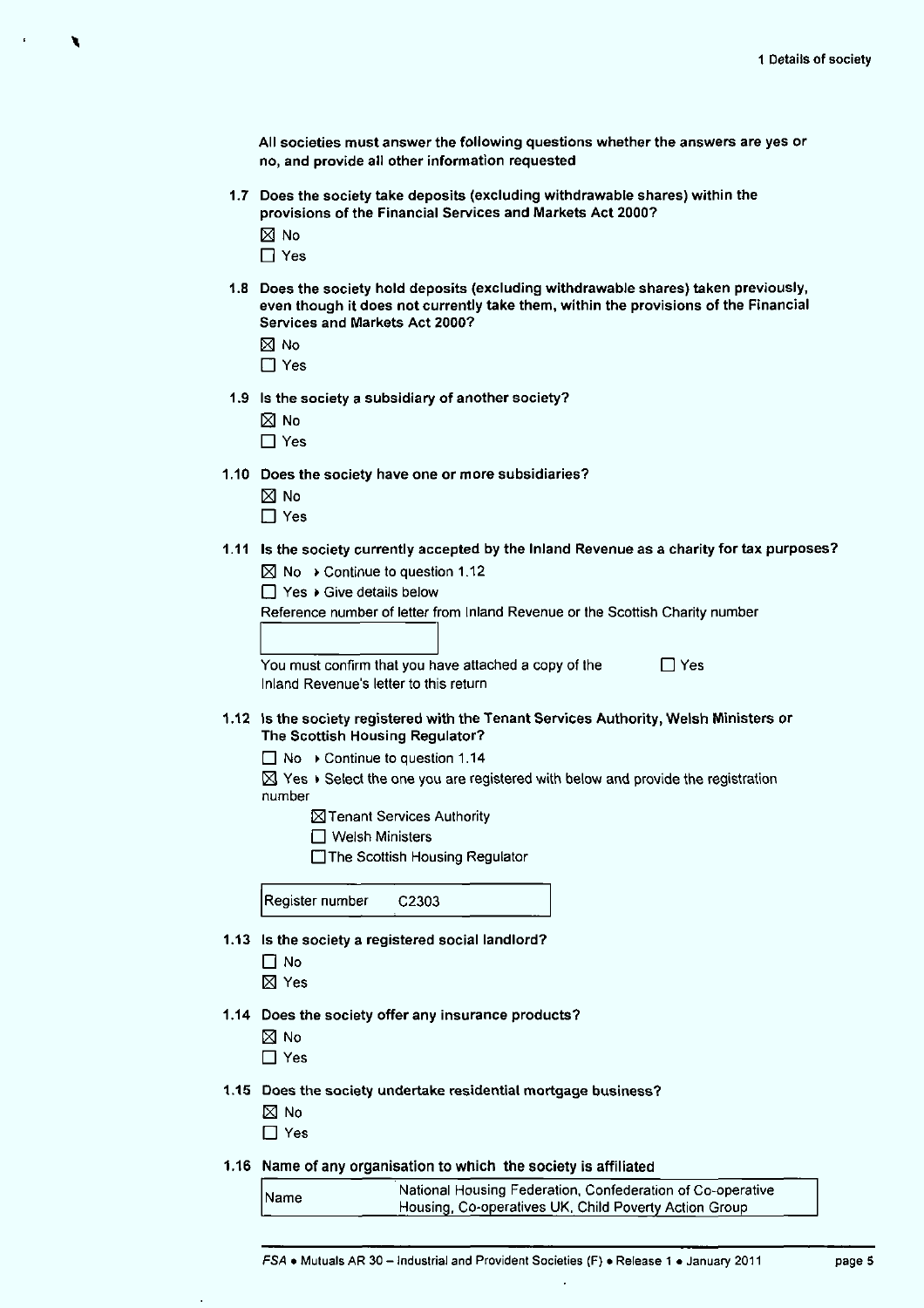# Benefit of the community societies

1.17 As once completed this return will be placed on the society's public file, benefit of the community societies are welcome to use the space below to provide a report for all those who may have an interest in the society. If provided, this report should cover the activities of the society during the financial period covered by the return and should set out how these activities have brought benefit to the community.

Please use separate sheets of paper if you need more space.

Please indicate how many separate sheets of paper you have used.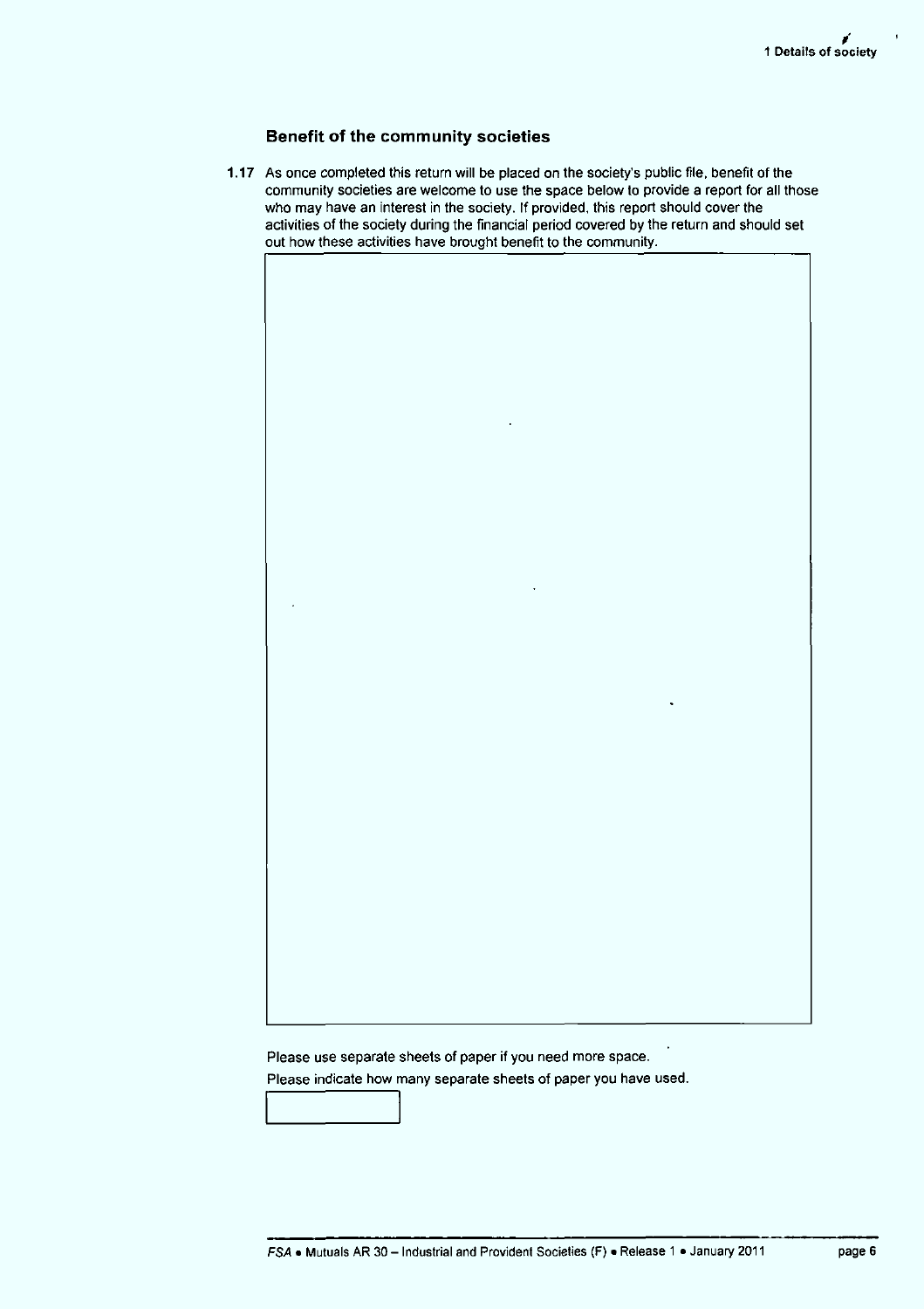

 $\sim$   $\sim$ 

# **Statistics**

We can use these figures in our Annual Report.

# Account details

# 2.1 You must enter the figures below

See notes for help on items E-T, Enter NIL where applicable

| Α | Members at beginning of year                                                             | 86       |
|---|------------------------------------------------------------------------------------------|----------|
| в | Members ceased during year                                                               | 18       |
| С | Members admitted during year                                                             | 19       |
| D | Members at end of year                                                                   | 87       |
| Е | Turnover for year                                                                        | £254,323 |
| F | Total of income and expenditure<br>(receipts and payments added<br>together)             | £74,472  |
| G | Net surplus/(deficit) for year                                                           | £50,396  |
| н | <b>Fixed assets</b>                                                                      | £159,257 |
| I | <b>Current assets</b>                                                                    | £458,417 |
| J | Total assets (equal to amount in<br>row O, below)                                        | £617,674 |
| Κ | <b>Current liabilities</b>                                                               | £46,707  |
| L | Share capital                                                                            | 84       |
| М | Long-term liabilities                                                                    | £157,578 |
| N | Reserves                                                                                 | £413,305 |
| О | Total liabilities, share capital &<br>reserves (K+L+M+N) (equal to<br>amount in J above) | £617.674 |
|   | All societies (excluding clubs) must complete boxes P-T                                  |          |
| P | Investments in other Industrial and<br>Provident societies                               | Nil      |
| Q | Loans from members                                                                       | Nil      |
| R | Loans from Employees'<br><b>Superannuation Schemes</b>                                   | Nil      |
| S | Dividends on sales                                                                       | Nil      |
| Т | Share interest                                                                           | Nil      |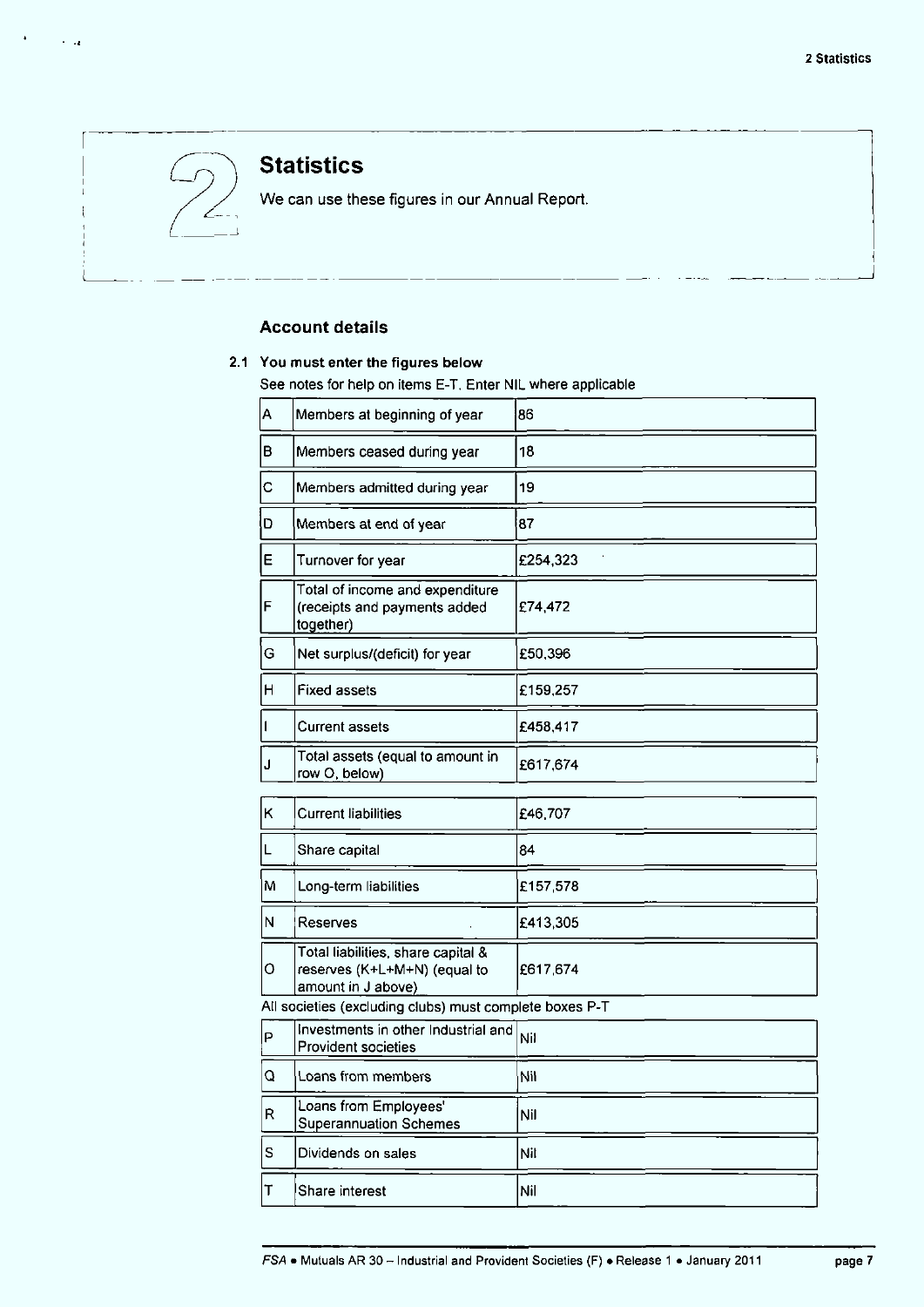2.2 Names of subsidiaries as defined in Section 15 of the Friendly and Industrial and Provident Societies Act 1968

| None |  |  |
|------|--|--|
|      |  |  |
|      |  |  |
|      |  |  |
|      |  |  |
|      |  |  |
|      |  |  |
|      |  |  |

2.3 Names of subsidiaries not dealt with in group accounts (if any) and reasons for exclusions (as approved by the FSA)

The society must have written authority from us to exclude a subsidiary from group accounts

| None |  |
|------|--|
|      |  |
|      |  |
|      |  |
|      |  |
|      |  |
|      |  |
|      |  |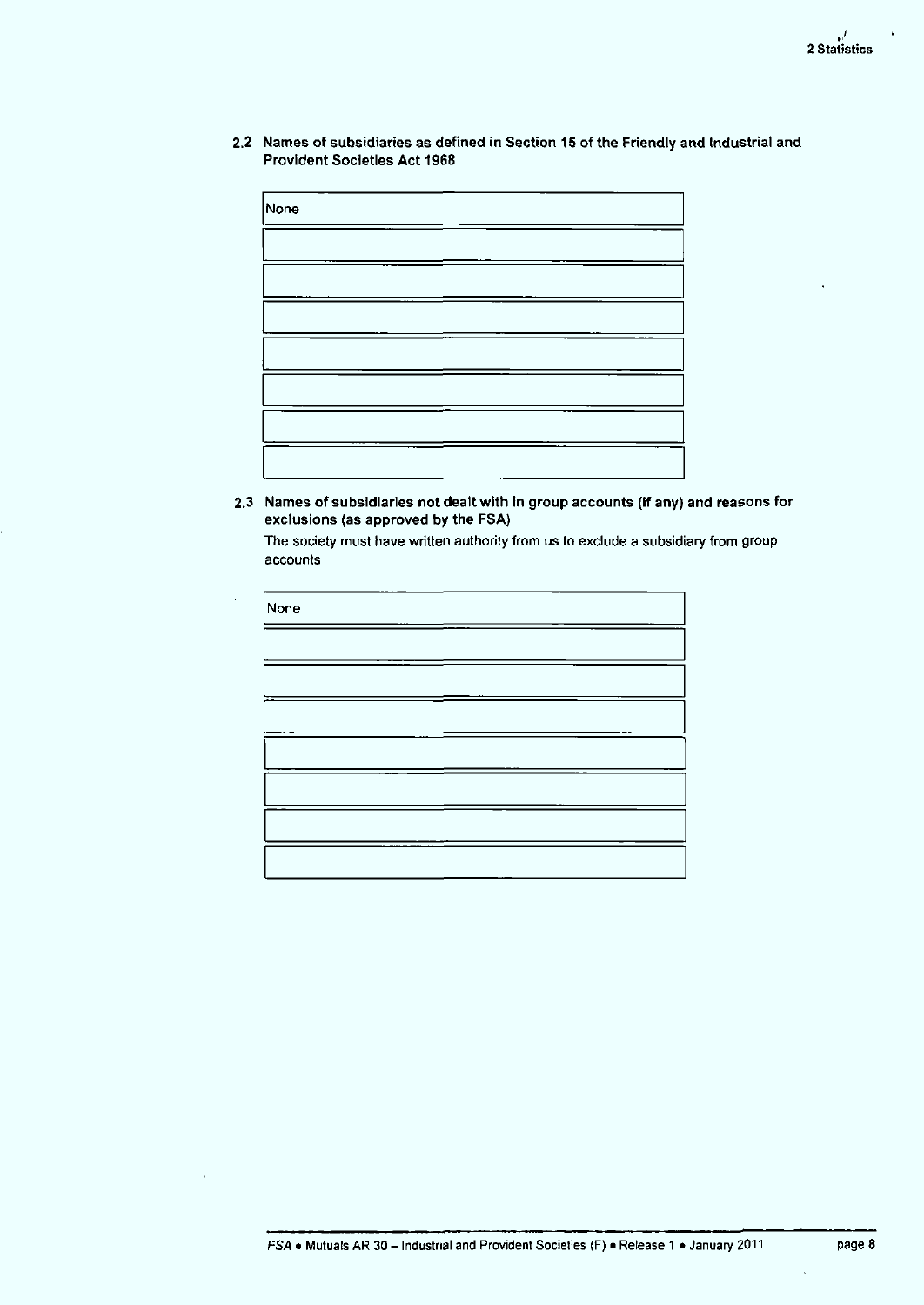

 $t - t$ 

# The audit

3.1 Type of audit used for the attached accounts.

If the society has used a full professional audit or an accountant's report then the report must be prepared by a registered auditor.

- $\boxtimes$  Full professional audit  $\rightarrow$  Continue to section 4
- $\Box$  Accountant's report  $\rightarrow$  Complete questions 3.2 and 3.3
- 
- $\Box$  Lay audit Complete questions 3.2 and 3.3
- 
- Unaudited Complete questions 3.2 and 3.3
- 3.2 Do the society's registered rules allow the society not to undertake a full professional audit?
	- $\Box$  No
	- $\Box$  Yes
- 3.3 Has the membership passed at general meeting, in accordance with section 4A{2) of the Friendly and Industrial and Provident Societies Act 1968, a resolution allowing the society not to undertake a full professional audit for the year of account in question?
	- $\Box$  No
	- D Yes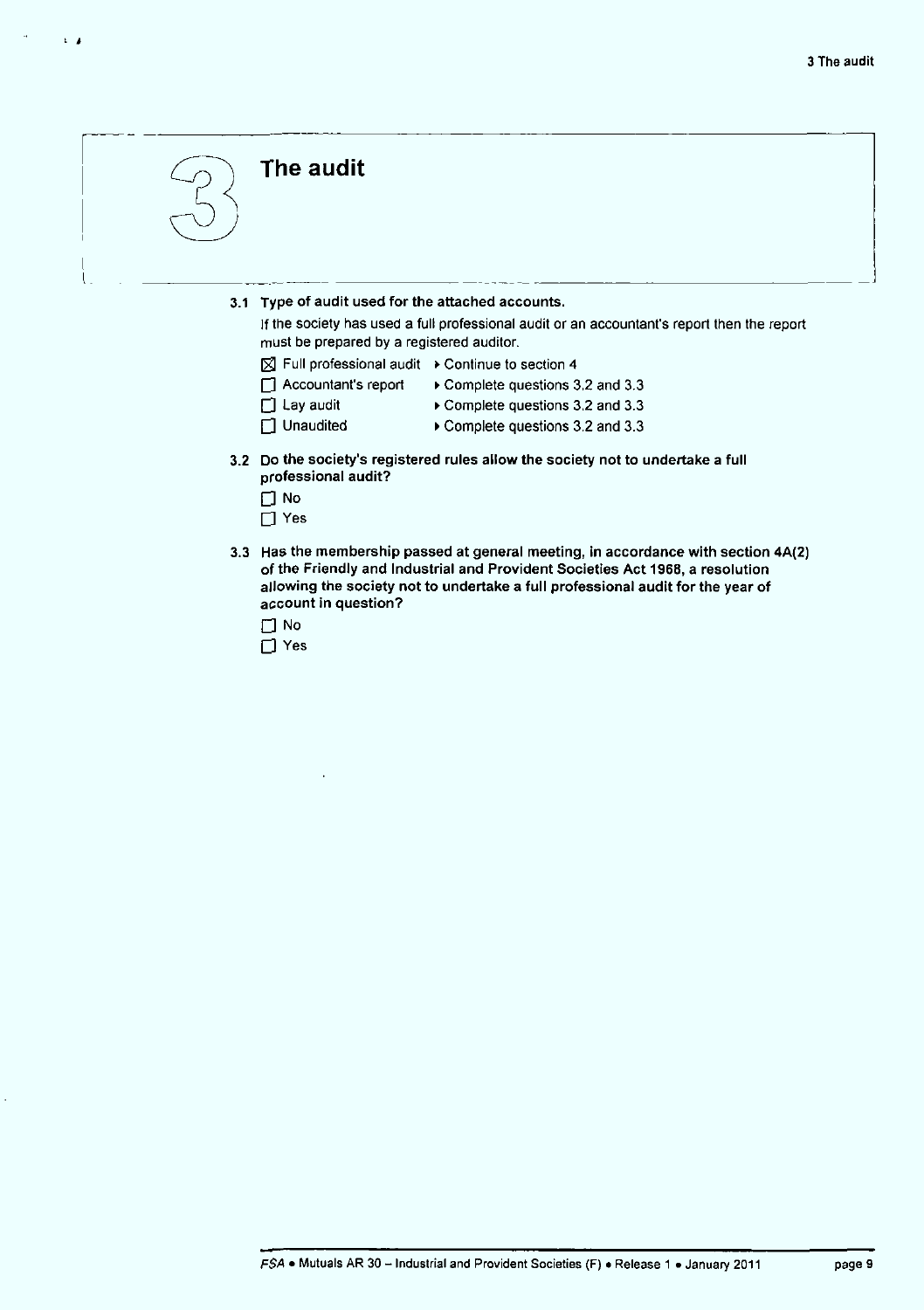

# Accounts

4.1 Date on which the accounts and balance sheet will be/were laid before the AGM (dd/mm/yyyy)



- 4.2 Does your society have to produce accounts to the minimum standard required?
	- $\boxtimes$  Yes  $\blacktriangleright$  you must confirm that you have attached the accounts and the audit/accountant's report bearing the original signatures of the auditor (if required by law), the secretary and the two committee members.  $\boxtimes$  Attached
	- $\Box$  No  $\rightarrow$  you must complete a supplementary return, see notes for details. ◯ △ QAttached

## Signature - all societies to complete

- 4.3 The Secretary of the society must sign and date below
- I certify that the information in this form is correct to the best of my knowledge and belief.

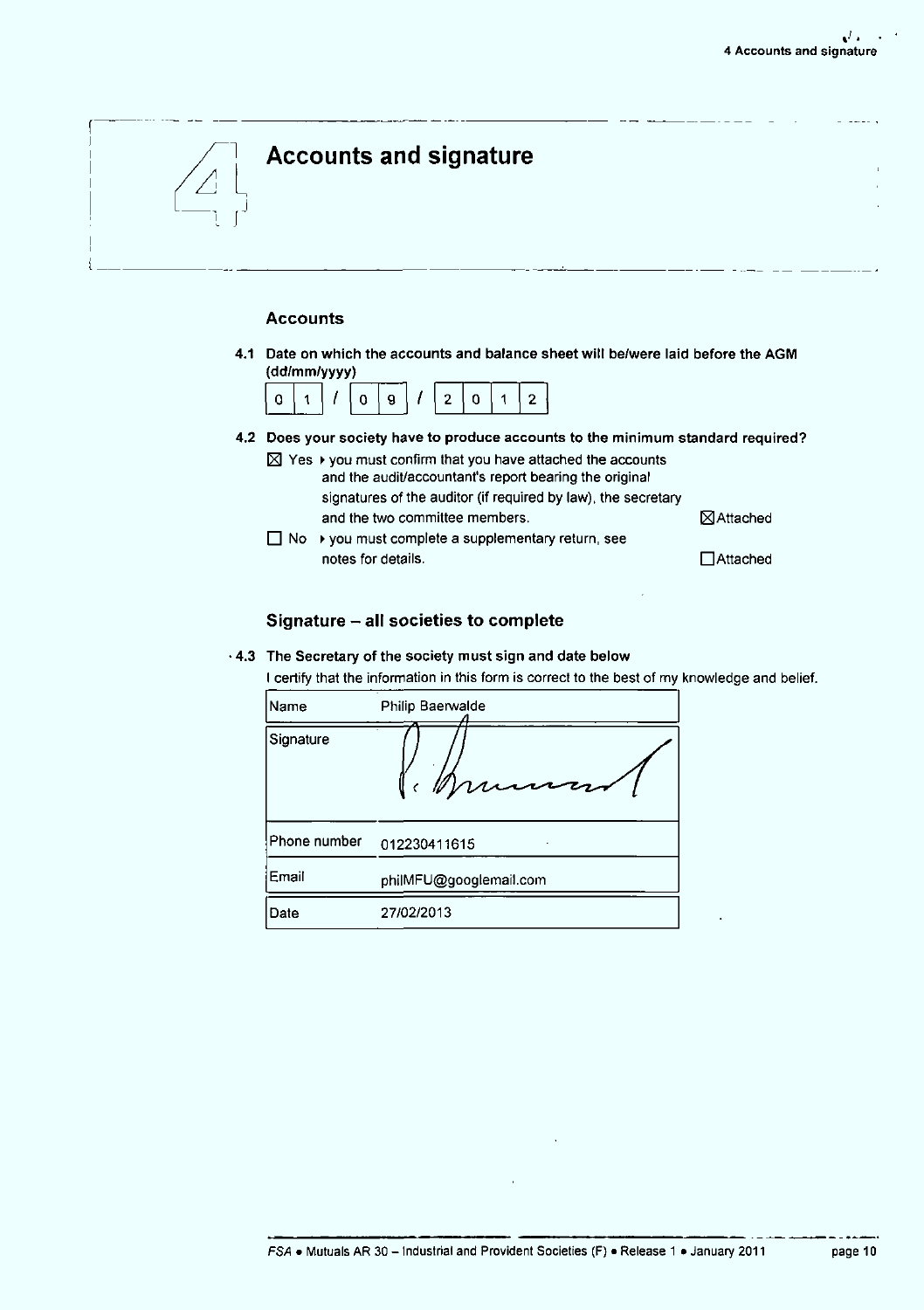| <b>Name</b>                | <b>Address</b>                                 | <b>Year of Birth</b> | <b>Business</b><br>Occupation and<br>other<br>directorships |
|----------------------------|------------------------------------------------|----------------------|-------------------------------------------------------------|
| John Cook                  | 2a Argyle Street<br>Cambridge<br>CB13LR        | 1963<br>$\mathbf{r}$ | Unemployed                                                  |
| Sinead Williams            | 24 Argyle Street<br>Cambridge<br>CB1 3LR       | 1973                 | Student                                                     |
| Leanne Holroyd             | 4 Argyle Street<br>Cambridge<br>CB13LR         | 1981                 | Seamstress                                                  |
| Steven Bradshaw            | 8 Argyle Street<br>Cambridge<br>CB1 3LR        | 1976                 | IT                                                          |
| Simon Murfitt              | <b>7 Swanns Terrace</b><br>Cambridge<br>CB13LR | 1980                 | Youth Worker                                                |
| Clare Maguire              | 1 Fletchers Terrace<br>Cambridge<br>CB13LU     | 1985                 | Student                                                     |
| Rebecca Warner-<br>Hodgkin | 8 Argyle Street<br>Cambridge<br>CB13LR         | 1979                 | Sales and Centre<br>Co-ordinator                            |
| Jeff Taylor                | 2 Argyle Street<br>Cambridge<br>CB1 3LR        | 1948                 | Retired                                                     |
| Fara Afifi                 | 5 Swanns Terrace<br>Cambridge<br>CB13LX        | 1975                 | Tai Chi Instructor                                          |
| Jaime Crawford             | 22 Argyle Street<br>Cambridge<br>CB1 3LR       | 1975                 | Consultant                                                  |
| Sadie Few                  | 2a Argyle Street<br>Cambridge<br>CB1 3LR       | 1983                 | Artist                                                      |
| Nick Hayes                 | 1 Fletchers Terrace<br>Cambridge<br>CB13LR     | 1972                 | Horticulturalist                                            |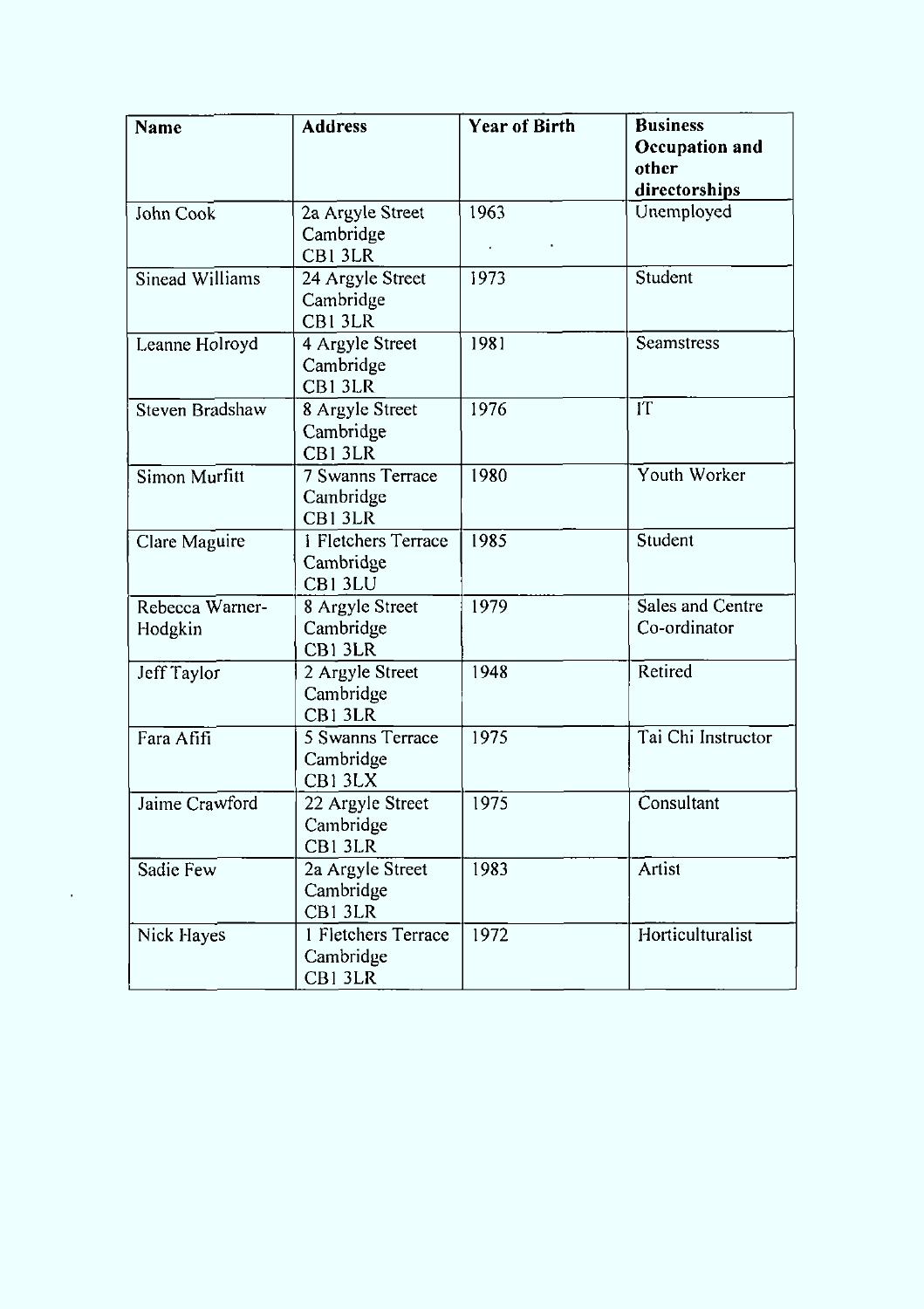Tenant Services Authority Registration Number: C2303 Registry of Friendly Societies Registration Number : IP21833R

×

 $\bullet$ 

Argyle Street Mousing Co-Operative Limited

Financial Statements for (he Year Ended 31 March 2012

> Received in Mutual Returns Team  $-1$  MAR 2013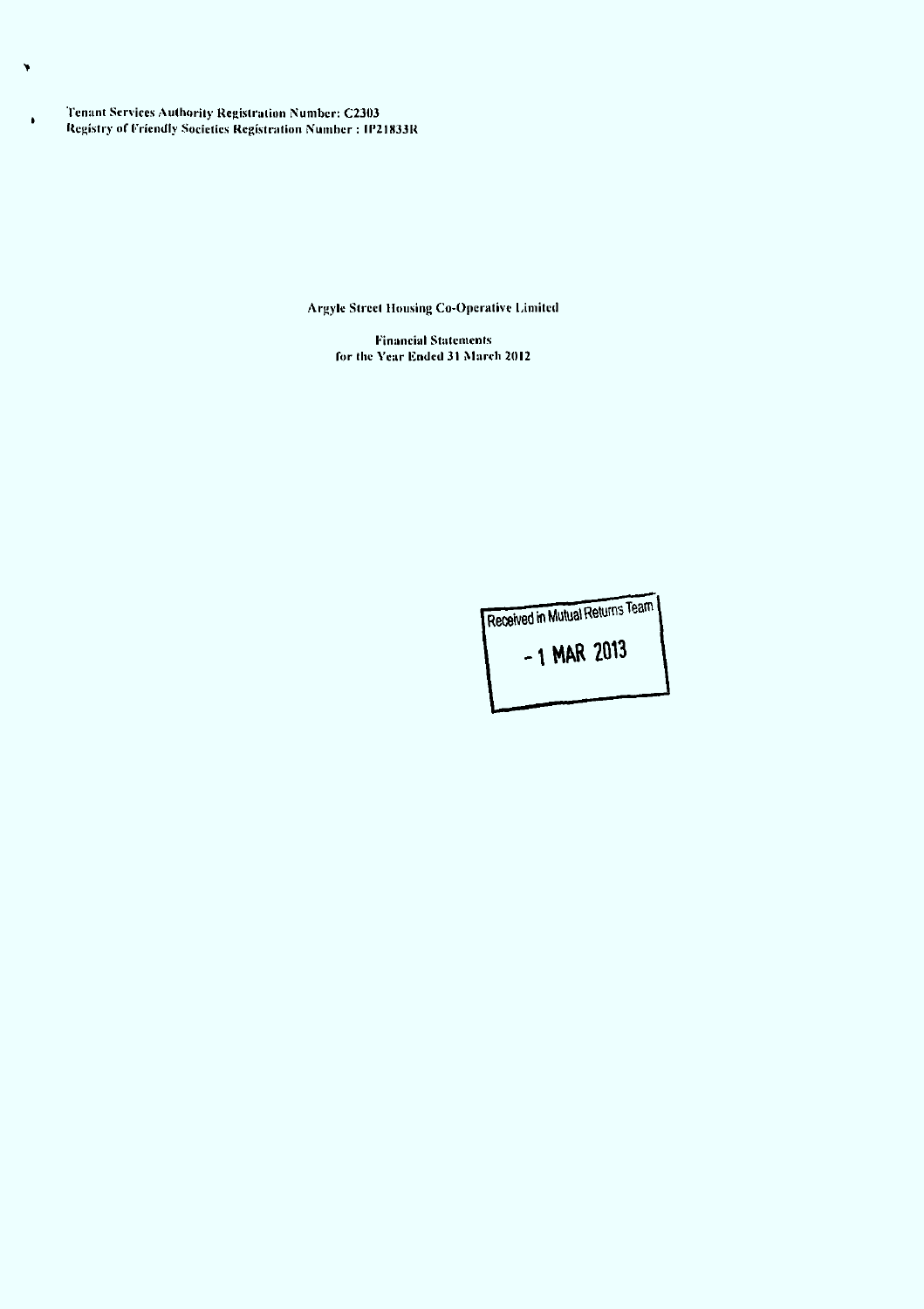l,

# Accounts for the Year Ended 31 March 2012

# Index

|                                          | Page     |
|------------------------------------------|----------|
| <b>Company Information</b>               |          |
| Report of the Committee of Management    | 2        |
| Report of the Independent Auditors       | 3        |
| <b>Balance Sheet</b>                     | 5        |
| <b>Income and Expenditure Account</b>    | 6        |
| <b>Notes to the Financial Statements</b> | $7 - 12$ |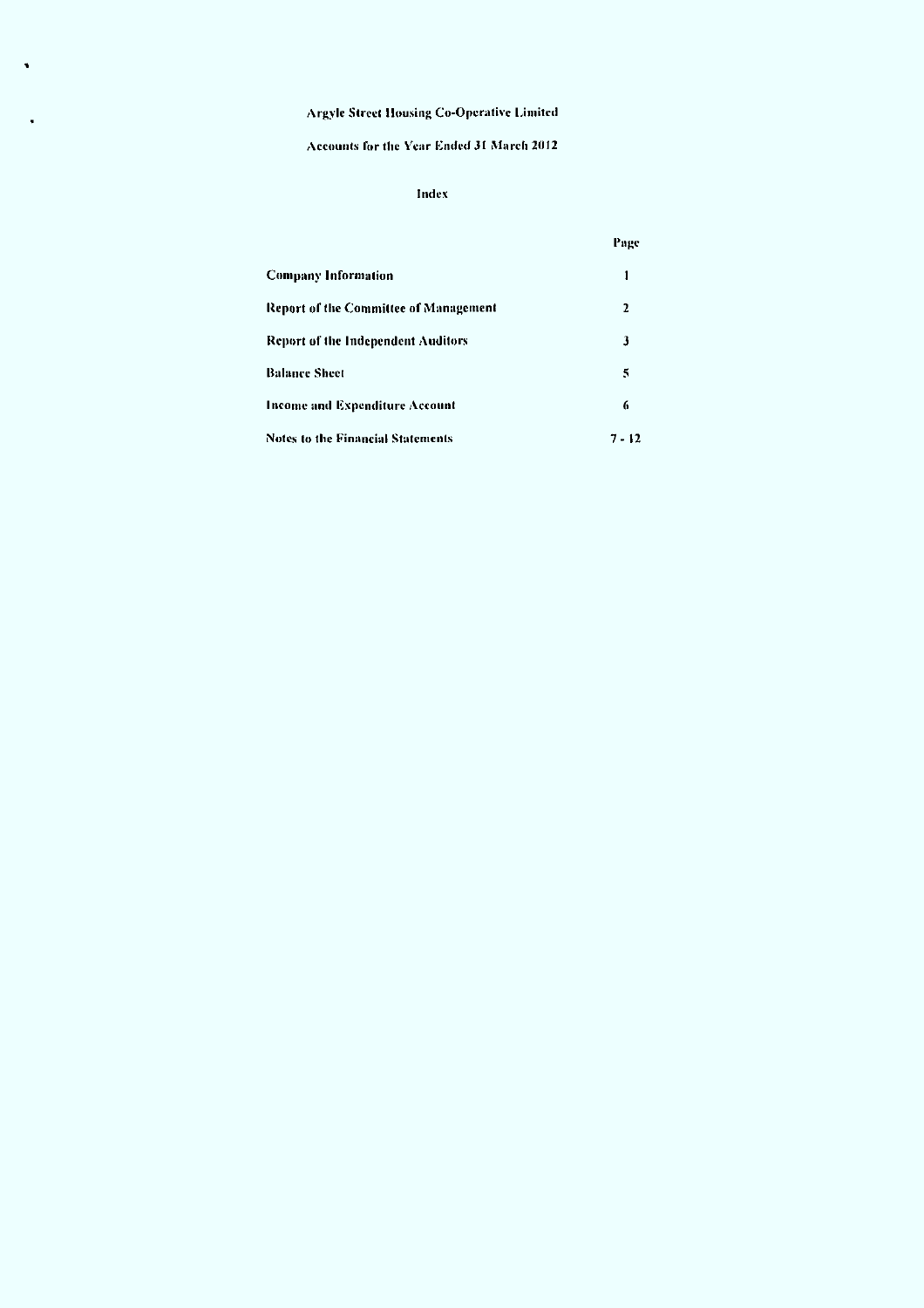# Company Information

# COMMITTEE OF MANAGEMENT

 $\ddot{\phantom{a}}$ 

| Chair                                                            | S Dyer                                                                                                                                                                                |
|------------------------------------------------------------------|---------------------------------------------------------------------------------------------------------------------------------------------------------------------------------------|
| Vice Chair                                                       | D Brokenshire                                                                                                                                                                         |
| <b>Secretary</b>                                                 | S Few                                                                                                                                                                                 |
| Vice-secretary                                                   | J Salmon                                                                                                                                                                              |
| Treasurer                                                        | T Lord                                                                                                                                                                                |
| Vice-treasurer                                                   | J Lewis                                                                                                                                                                               |
| Allocations co-ordinators                                        | E Jenkins, P Baerwalde                                                                                                                                                                |
| Development co-ordinators                                        | S Dyer, M Tabrett                                                                                                                                                                     |
| <b>Education co-ordinators</b>                                   | J Salmon                                                                                                                                                                              |
| <b>Employment co-ordinators</b>                                  | D Brokenshire, S Murfitt, T Lord, S Dyer                                                                                                                                              |
| <b>Grounds co-ordinators</b>                                     | N Hayes, R Ballard                                                                                                                                                                    |
| <b>Maintenance co-ordinators</b>                                 | J Crawford, D Allen                                                                                                                                                                   |
| Rent co-ordinators                                               | K Holland, T Marihno                                                                                                                                                                  |
| Welfare co-ordinators                                            | C McGuire, S Godber, S Williams                                                                                                                                                       |
| <b>Assessibility &amp; Diversity co-ordinators</b>               | F Afifi                                                                                                                                                                               |
| <b>Tranquility co-ordinators</b>                                 | <b>J</b> Lewis                                                                                                                                                                        |
| <b>General committee members</b>                                 | G Ganassini, A Power                                                                                                                                                                  |
| <b>REGISTERED OFFICE:</b>                                        | 3 Fletchers Terrace<br>Cambridge<br><b>CB1 3LU</b>                                                                                                                                    |
| <b>AUDITORS:</b>                                                 | Lanham and Company Limited<br><b>Statutory Auditors and Chartered Accountants</b><br>9 Great Chesterford Court<br>London Road<br><b>Great Chesterford</b><br>Essex<br><b>CB10 1PF</b> |
| <b>TENANTS SERVICES AUTHORITY</b><br><b>REGISTRATION NUMBER:</b> | C <sub>2303</sub>                                                                                                                                                                     |
| <b>REGISTRY OF FRIENDLY SOCIETIES</b><br><b>NUMBER:</b>          | 21833R                                                                                                                                                                                |

Page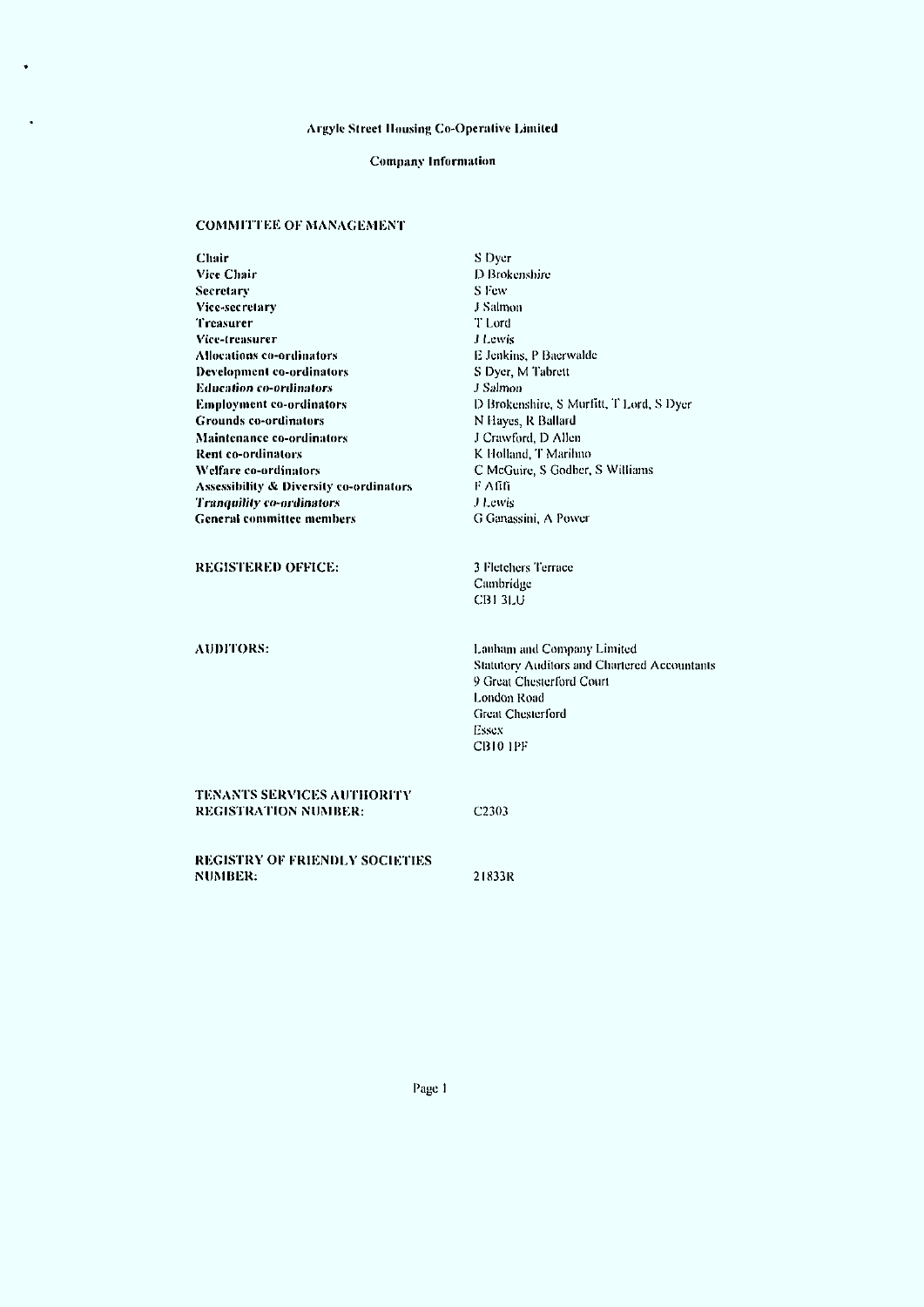#### Report of the Committee of Management For the Year Ended 31 March 2012

The Committee of Management present their report and audited financial statements lor the year ended lo31 March 2012

#### Legal Slalus and Principal Activity

The Co-operative is incorporated under the Industrial and Provident Societies Act 1965 and a Registered Social Landlord under the Housing and Regeneration Act 2008. The Co-operatives principal activity is the provision of housing lor its members.

#### Principal activity

The principal activity was that of a Registered Social Landlord.

#### Review of the Year

The Co-operative achieved a surplus for the year ended 31 March 2012 of £50.242 before transfers between reserves,

#### Committee of Management

The members of the Committee of Management at the end of the year arc shown on page one.

Members of the committee of management do not receive any emoluments for their service.

### Statement of Responsibilities of the Committee of Management

The Industrial and Provident Societies Acts and registered social housing legislation require the Committee of Management to prepare financial statements for each financial year which give a true and fair view of the state of affairs of the Co-operative and of its income and expenditure for that period.

- In preparing these financial statements, the Committee of Management is required to:
- selected suitable accountancy policies and applied them consistently;
- made judgements and estimates that are reasonable and prudent;
- state whether applicable accounting standards have been followed, subject to any material departures disclosed and explained in the Financial statements; and
- prepared the financial statements on a going concern basis unless it is inappropriate to presume thai the Co-operative will continue in business.

The Committee of Management is responsible for keeping proper accounting records which disclose with reasonable accuracy al any time the financial position of the Co-operative and enable ihem lo ensure that the financial statements comply with the Industrial and Provident Societies Acts 1965 lo 2002. the Housing and Regeneration Act 2008 and Ihe Accounting Requirements for Registered Social Landlords General Determination 2006, It has general responsibility for taking reasonable steps to safeguard the assets of the association and to prevent and detect fraud and other irregularities.

## Statement as to Disclosure of Information lo Auditors

So far as ihe members are aware, there is no relevant audit information of which the company's auditors are unaware, and each member has laken all Ihe steps thai they ought to have taken as a member in order lo make themselves aware of any relevant audit information and lo establish that the company's auditors are aware of that information.

#### Auditors

A resolution to re-appoint Lanham and Company Limited as auditors will be put to the members at the Annual

This report was approved by the Committee of Management on: ..

General Meeting, ,-r\/ri\* . / "

S Dyer - Chair: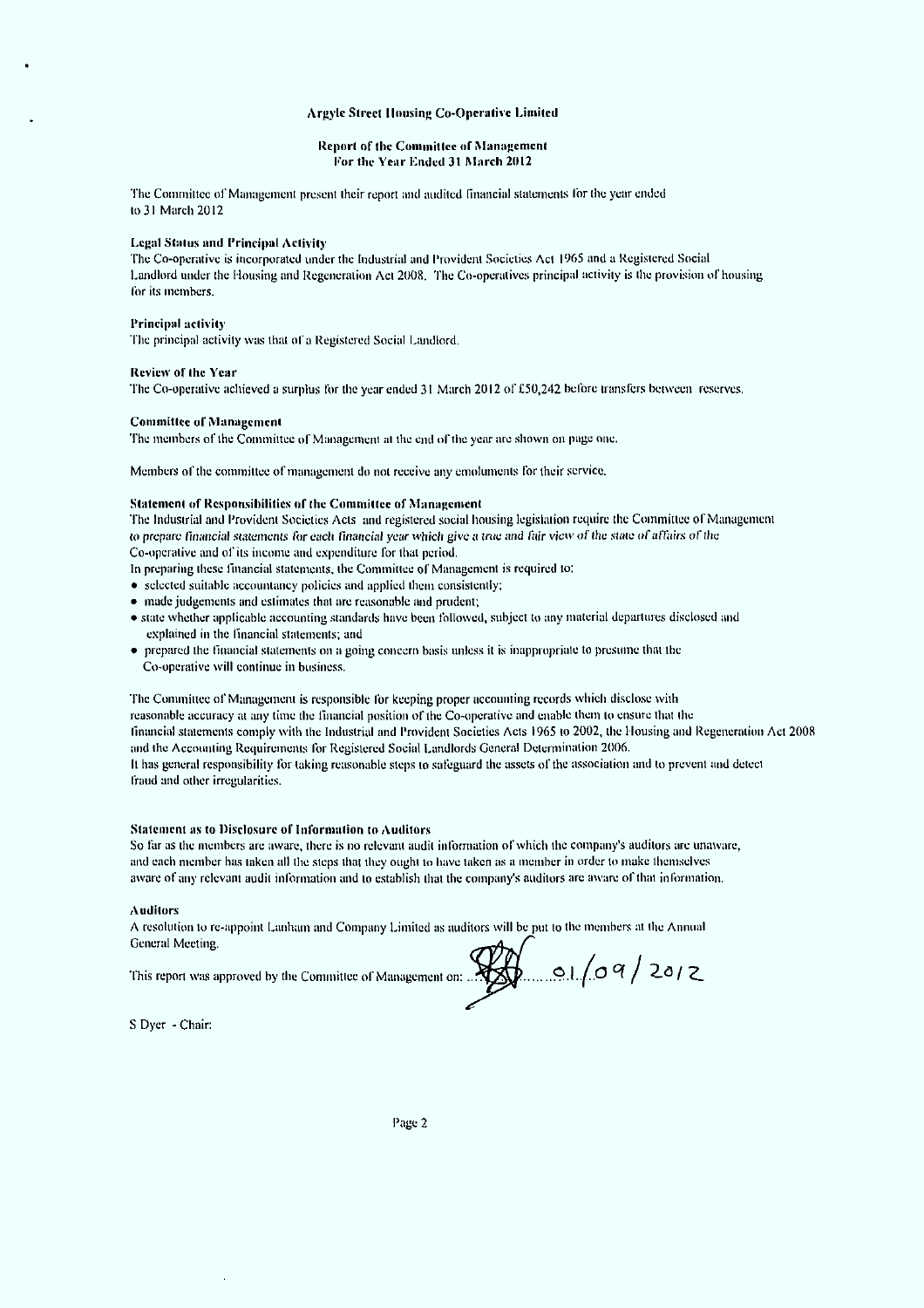#### Report of the Independent Auditors to the Members of Argyle Street Housing Co-Operative Limited

#### For Ihe Year Ended 31 March 2012

We have audited the financial statements of Argyle Street Housing Co-Operative Limited for the year ended 31 March 2012 which comprise the Income and (Expenditure Account, the Balance Sheet and related notes. The financial reporting framework that has been applied in iheir preparation is applicable law and United Kingdom Accounting Standards (United Kingdom Generally Accepted Accounting Practice)

This report is made solely to the Co-ops's members, as a body, in accordance with section  $9\text{ of the}$ Friendly and Industrial and Provident Societies Act 1968, Our audit work has been undertaken so iliai we might state to the Co-op's members those maiters we are required to state to them in an auditor's report and for no other purpose. To the fullest extent permitted by law, we do not accept or assume responsibility to anyone other than ihe Co-op and the Co-op's members as a body, for our audit work, for this reporl, or for the opinions we have formed.

#### Respective responsibilities of the Committee and auditors

As explained more fully in the Statement of the Committee of Management's Responsibilities set out on page two, ihe Committee is responsible for the preparation of the financial statements which give a true and fair view. Our responsibility is to audit and express an opinion on the financial statements in accordance with applicable law and international Standards on Auditing (UK and Ireland). Those standards require us to comply with the Auditing Practices Board's (APB's) Ethical Standards for Auditors.

#### Scope of the audit of the financial statements

An audit involves obtaining evidence aboul ihe amounts and disclosures in the financial statements sufficient lo give reasonable assurance thai the financial statements are free from material misstatement, whether caused by fraud or error. This includes an assessment of : whether the accounting policies are appropriate to the Co-operative's circumstances and have been consistently applied and adequately disclosed: the reasonableness of significant accounting estimates made by the Committee of Management; and Ihe overall presentation of ihe financial statements. In addition, we read all ihe financial and non-financial information in the Reporl of the Committee of Management to identify material inconsistencies with Ihe audited financial statements. If we become aware of any apparent material misstatements or inconsistencies we consider the implications for our reporl.

#### Opinion on financial statements

In our opinion Ihe financial statements:

- give a true and fair view of the stale of Ihe Co-operalives affairs as at 31 March 2012 and of it's income and expenditure for the year then ended and;
- have been properly prepared in accordance with Ihe Industrial and Provident Societies Acts. 1965 to 2002. the I lousing and Regeneration Act 2008 and The Accounting Requirements for Registered Social Landlords General Determination 2006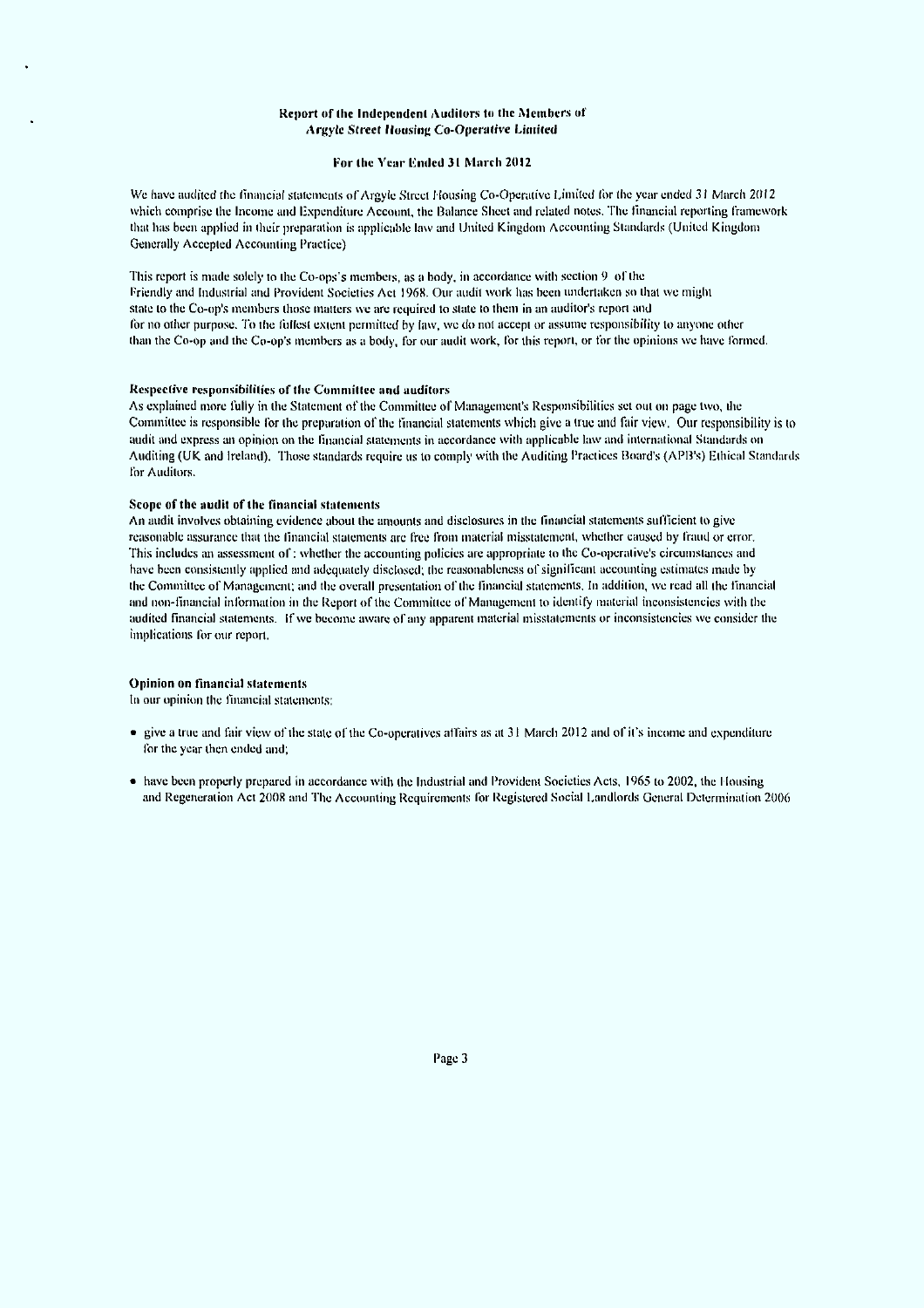## Report of the Independent Auditors to the Members of Argyle Street Housing Co-Operative Limited

## For Hie Year Ended 31 March 2012

# Matters on which we are required to report by exception

We have nothing to reporl in respect of the following mailers where ihe Industrial and Provident Societies Acts, 1965 to 2002 require us to report to you if, in our opinion:

- a satisfactory system of control over transactions has not been maintained; or
- ihe Co-operative has not kept proper accounting records;
- ihe financial statements are not in agreement with the books of account; or
- $\bullet\,$  we have not received all the information and explanations we need for our audit

 $\sqrt{\frac{1}{2}}$ 

Andrew Ireland FCCA (Senior Statutory Auditor) for and on behalf of Lanham and Company Limited Statutory Auditors & Chartered Accountants 9 Great Chesterford Court London Road Greal Chesterford  $E$ ssex CB10 IPF Dated: ... J. September 2012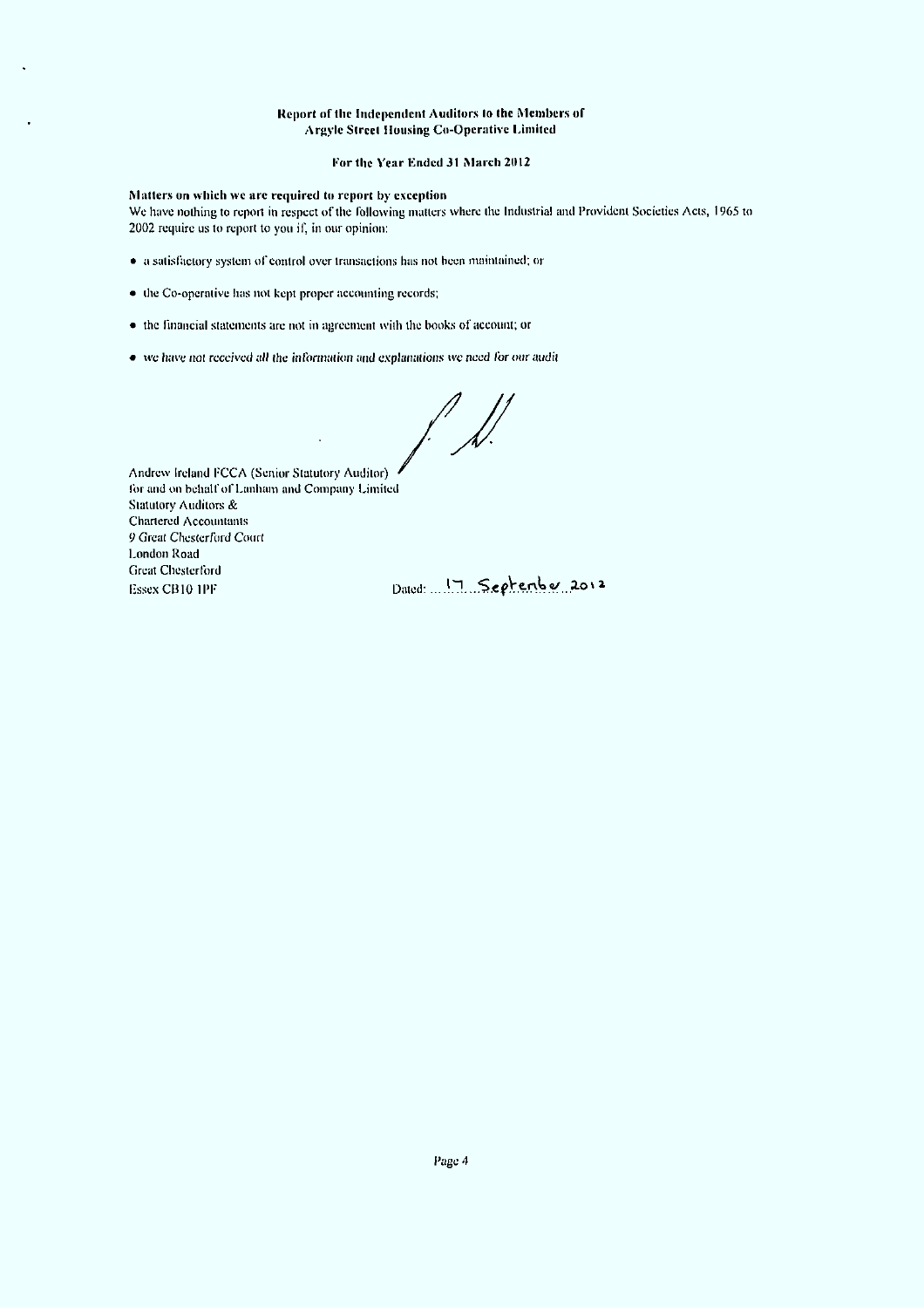l.

## Balance Sheet As at 31 March 2012  $\overline{a}$

|                                                               |              | 31.3.12            |                    | 31.311             |  |
|---------------------------------------------------------------|--------------|--------------------|--------------------|--------------------|--|
|                                                               | <b>Notes</b> | £                  | £                  | £<br>£             |  |
| <b>TANGIBLE FIXED ASSETS</b>                                  |              |                    |                    |                    |  |
| Housing Properties - Gross Cost<br>Less: Social Housing Grant | 9            |                    | 946,030            | 946,030            |  |
| & Other Capital Grants                                        | 9            |                    | 786 912<br>159 118 | 786,912<br>159,118 |  |
| Other Fixed Assets                                            | 9            |                    | 139                | 331                |  |
| <b>TOTAL FIXED ASSETS</b>                                     |              |                    | 159,257            | 159,449            |  |
| <b>CURRENT ASSETS</b>                                         |              |                    |                    |                    |  |
| Debtors                                                       | 10           | 10,255             |                    | 8.318              |  |
| Cash at Bank and in Hand                                      |              | 448,162<br>458,417 |                    | 387,632<br>395,950 |  |
| Less Creditors: Amounts due                                   |              |                    |                    |                    |  |
| for payment within one year                                   | $11 -$       | 46,707             |                    | 34,452             |  |
| TOTAL ASSETS LESS CURRENT<br><b>LIABILITIES</b>               |              |                    | 411,710            | 361.498            |  |
| <b>CREDITORS</b>                                              |              |                    |                    |                    |  |
| Amounts falling due after more than<br>one year               | 12           |                    | (157, 578)         | (157, 798)         |  |
| <b>NET ASSETS</b>                                             |              |                    | E413,389           | £363,149           |  |
| <b>CAPITAL AND RESERVES</b>                                   |              |                    |                    |                    |  |
| Share Capital                                                 | 13           |                    | 84                 | 85                 |  |
| Non-Restricted Reserves:                                      |              |                    |                    |                    |  |
| Cyclical Maintenance Reserve                                  | 14           |                    | 66,773             | 61,132             |  |
| Revenue Reserve                                               | 14           |                    | 346,532            | 301,931            |  |
| <b>TOTAL FUNDS</b>                                            |              |                    | £413,389           | £363,149           |  |

The financial statements on pages 5 to 12 were approved by the Committee on  $\mathbb{Z}[T, T]$ . The and were signed on their behalf by: <u>01/09/2012 a</u>

| Treasurer | - T Lord |  |
|-----------|----------|--|
| Secretary | - S Few  |  |
| Chair     | - S Dyer |  |
|           |          |  |

Page 5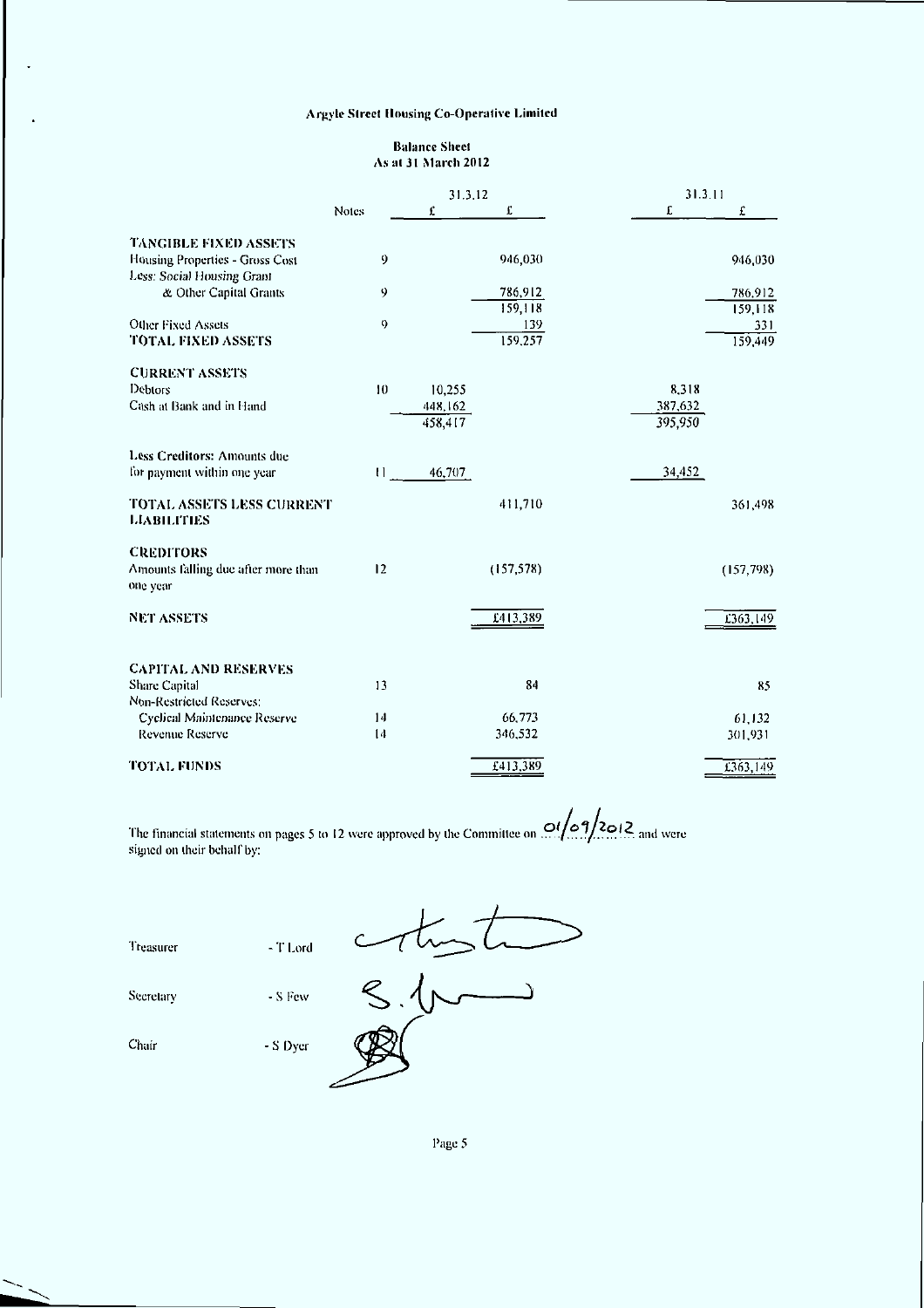## Income and Expenditure Account For Ihe vear to 31 March 2012

|                                        | <b>Notes</b>   | 31.3.12<br>£ | 31.3.11  |
|----------------------------------------|----------------|--------------|----------|
| Turnover                               | $\overline{c}$ | 254,323      | 251,882  |
| Less: Operating Costs                  | 2              | 179,850      | 137,045  |
| <b>Operating Surplus</b>               | 2              | 74,472       | 114,837  |
| Interest Receivable and Similar Income | 5              | 997          | 935      |
| Interest Payable and Similar Charges   | 6              | (25,073)     | (25,100) |
| <b>Surplus on Ordinary</b>             |                |              |          |
| <b>Activities before Taxation</b>      |                | 50,396       | 90,672   |
| Tax on Ordinary Activities             | 8              | (154)        | (196)    |
| Surplus for the Year                   |                | 50,242       | 90,476   |

# Continuing Operations

All of Ihe above results derive from continuing activities and there were no acquisitions in Ihe year,

# Statement of Recognised Gains or Losses

There are no other recognised gains or losses other than the surplus for Ihe period.

Page 6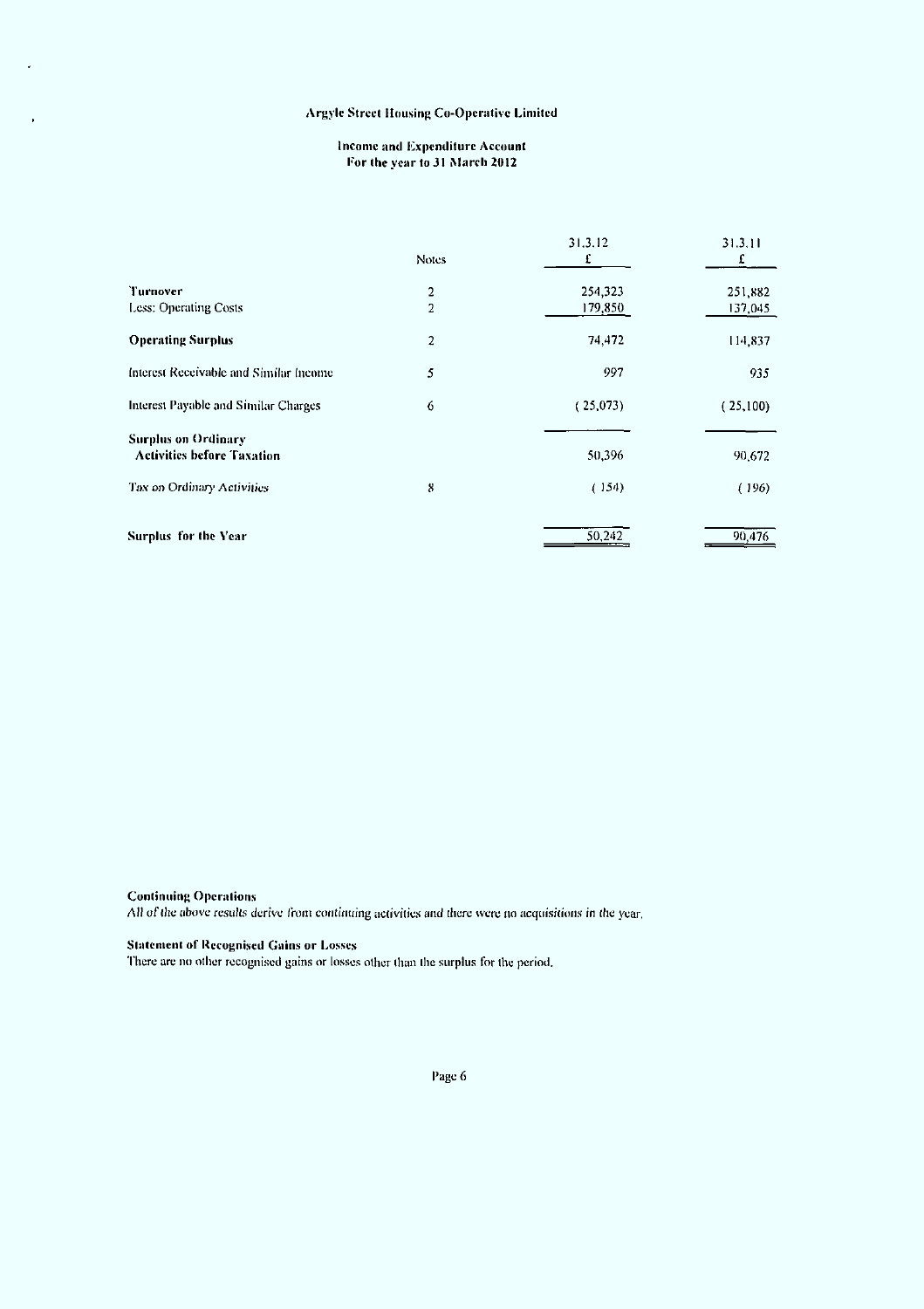#### Notes to Ihe Financial Statements For the Year Ended 31 March 2012

#### 1. PRINCIPAL ACCOUNTING POLICIES

#### Basis of Accounting

'flic financial statements have been prepared in accordance wiih applicable Uniled Kingdom financial reporting standards, llie Statement of Recommended Practice: Accounting by Regislered Social Mousing Providers (update 2010) and with ihe Accounting Requirements for Regislered Social Landlords General Determination 2006. The accounts are prepared in accordance with Ihe historical cost basis of accounting except as modified by ihe revaluation of investments and certain fixed assets.

#### 'Turnover

Turnover represents rental income receivable net of rent losses from voids and service charges receivable.

#### Fixed Assets and Depreciation

Tangible fixed assets, except housing properties, are slated at cost less accumulated depreciation, Depreciation is charged on a straight line basis over the expected useful lives of the assets at 15% and 25%,

1 lousing properties are stated at cost. They are maintained in a slate of repair such that their estimated residual value is not less than their cost less Housing Association Grant. Therefore the annual charge for depreciation would be nil. The Committee review annually the materiality of housing depreciation.

#### **Housing Properties**

I lousing properties are principally properties available for rent and are slated al cosl less any provision for impairment (representing a diminution in ihe recoverable service potential of the asset below its carrying value in (lie balance sheet). Cosl includes (he eosi ol'acquiring land and buildings, development costs, interest charges incurred during the development and expenditure incurred in respect of improvements.

Improvements are works lo existing properties which result in an increase in the net rental income, including a reduction in maintenance cosls or result in a significant extension ol'lhe useful economic life of the properly.

The Committee consider that the market value of freehold land and buildings is in excess of the amount shown in ihe financial sialemenis but, as these assels are used in the Regislered Social Landlord's business and no disposals are envisaged, ihe excess in not quantified.

### Social Mousing Grants (SIlG) and oilier Grants

Grams are shown in these accounts when received.

#### Designated Reserves

Designated reserves are part of unrestricted reserves which have been earmarked by ihe Board for a particular purpose. Such designations may be reversed by future Board decisions. Expenditure cannot be directly sel against designated reserves hut is taken through the income and expenditure account. A transfer is then made from designated reserves as appropriate.

It is the Co-opuraiive's policy to maintain a provision for cyclical maintenance based on a planned programme of works over a five-year cycle.

#### Restricted Reserves

Restricted reserves are those reserves which are only expendable in accordance with the wishes of the funder or regulatory body. Reslricted reserves include funds raised in response to a specific appeal. Expenditure cannot be directly set against restricted reserves but is taken through the income and expenditure account. A transfer from restricted reserves is then made as appropriale.

Where a restricted reserve is represented by assels that are revalued, the revaluation clement is added to the restricted reserve.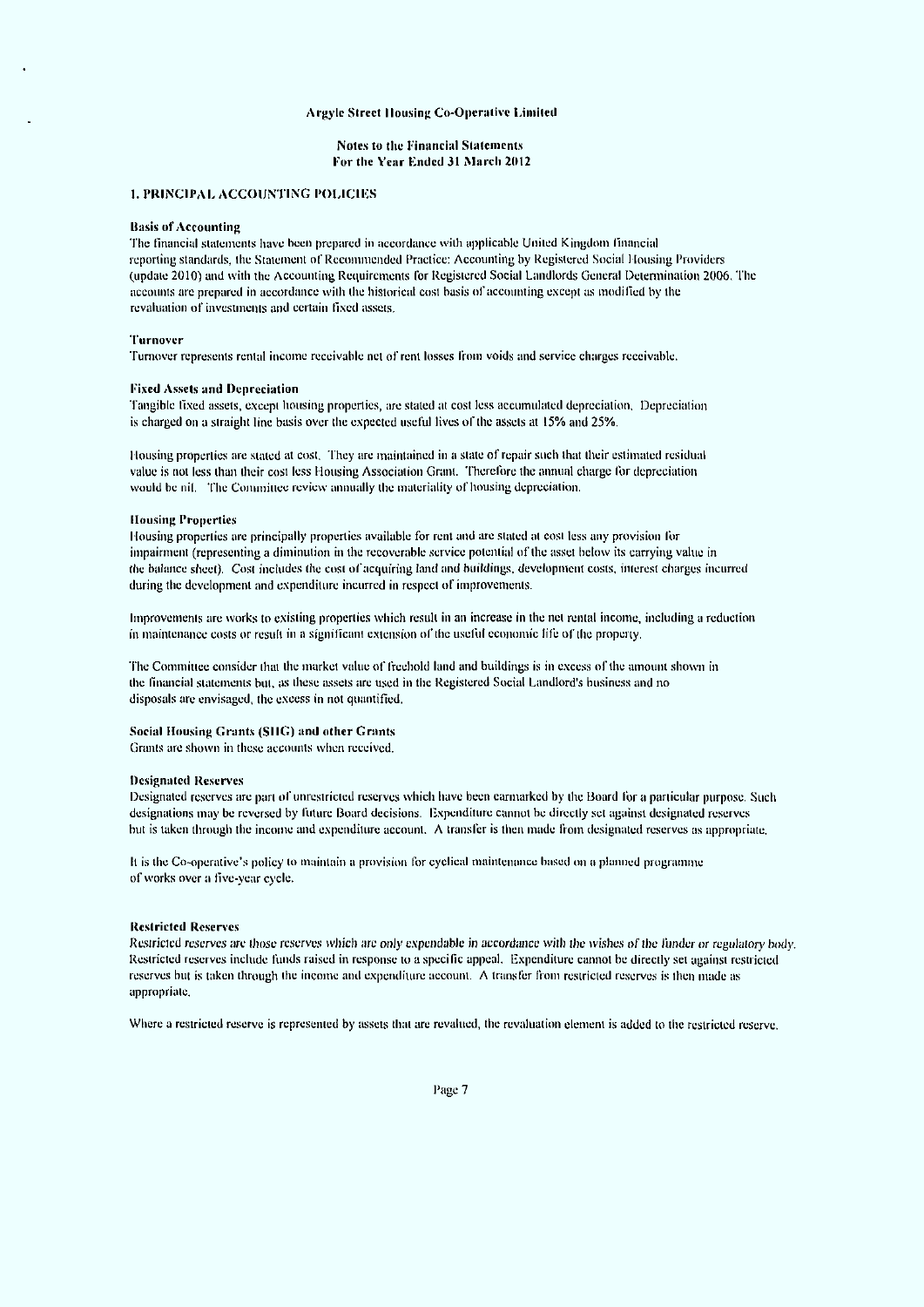## Notes to the Financial Statements (Cont'd) For the Year Ended 31 March 2012

## ^PARTICULARS OF TURNOVER, COSTS OF SALES. OPERATING COSTS AND OPERATING SURPLUS

|                                                         | 2012                      |                          |                             | 2011                        |
|---------------------------------------------------------|---------------------------|--------------------------|-----------------------------|-----------------------------|
|                                                         | Turnover                  | Operating<br>Costs       | Operating<br><b>Surplus</b> | Operating<br><b>Surplus</b> |
| Income and Expenditure from                             |                           |                          |                             |                             |
| Social Housing Lettings<br>Other Income and Expenditure | 254,323<br>$\blacksquare$ | 179,850<br>$\rightarrow$ | 74,472                      | 114,837                     |
| Total                                                   | £254.323                  | £179,850                 | 74.472                      | 14.837                      |

## PARTICULARS OF INCOME AND EXPENDITURE FROM LETTINGS - HOUSING ACCOMMODATION

|                                                      | 2012     | 2011     |
|------------------------------------------------------|----------|----------|
| Income from lettings                                 | £        | £        |
| Rents receivable net of identifiable service charges | 217,519  | 207,784  |
| Service charges receivable                           | 46,156   | 48,754   |
| <b>Gross Rents Receivable</b>                        | 263,676  | 256,538  |
| Less. Rent losses from voids                         | 9,353    | 4,656    |
| Net Rental Income                                    | 254,323  | 251,882  |
| Turnover from social housing lettings                | £254,323 | £251,882 |
| <b>Operating costs</b>                               |          |          |
| Management                                           | 67,127   | 53,305   |
| <b>Services</b>                                      | 41,259   | 38,558   |
| Routine maintenance                                  | 26,067   | 22,871   |
| Planned maintenance                                  | 30,456   | 13,110   |
| Rent losses from bad debts                           | 3,284    |          |
| Major Repairs Expenditure                            | 11,657   | 9,201    |
| Other costs                                          |          |          |
| Operating costs on social housing lettings           | 179,850  | 137,045  |
| Operating surplus on social housing lettings         | 74,472   | 114,837  |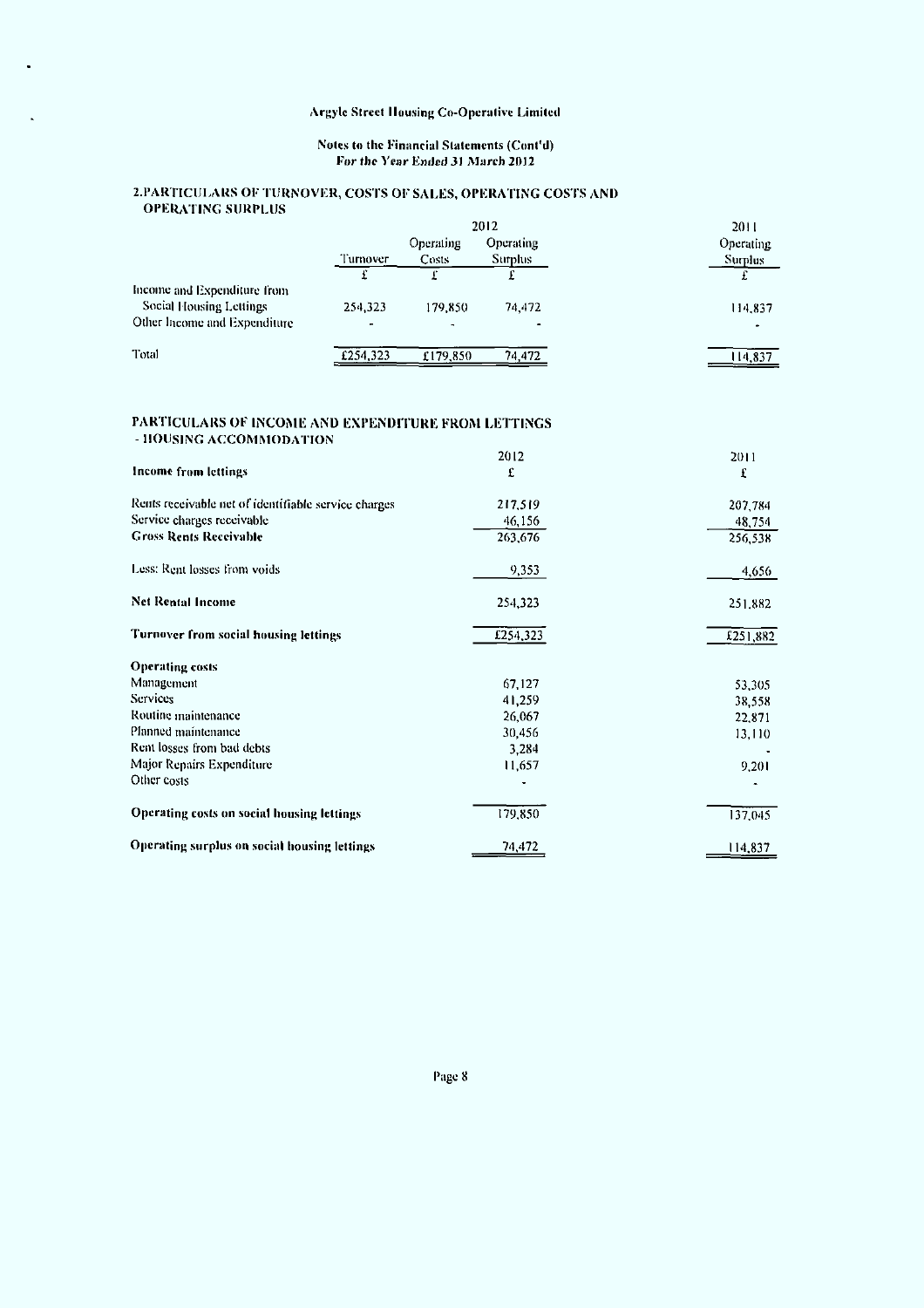$\hat{\textbf{r}}$ 

#### Notes to (he Financial Statements (Cont'd) For Ihe Year Ended 31 March 2012

| 3. UNITS IN MANAGEMENT                                                                                                                                                                                           | 2012                           | 2011                 |
|------------------------------------------------------------------------------------------------------------------------------------------------------------------------------------------------------------------|--------------------------------|----------------------|
| Social housing - general needs                                                                                                                                                                                   | 84                             | 84                   |
| 4. EMPLOYEE INFORMATION                                                                                                                                                                                          | 2012                           | 2011                 |
| The number of persons employed during the year<br>expressed in full time equivalents was:<br><b>Workers</b>                                                                                                      | 3.                             | 2                    |
| Staff costs (for the above personal):<br>Wages and Salaries<br><b>Social Security Costs</b>                                                                                                                      | $\mathbf f$<br>43,817<br>3,687 | £<br>33,129<br>2,762 |
|                                                                                                                                                                                                                  | 47,505                         | 35,891               |
| 5. INTEREST RECEIVABLE AND OTHER INCOME                                                                                                                                                                          | 2012<br>Ľ                      | 2011<br>£            |
| Interest receivable from bank accounts                                                                                                                                                                           | 997                            | 935                  |
| <b>6. INTEREST PAYABLE AND SIMILAR CHARGES</b>                                                                                                                                                                   | 2012<br>£                      | 2011<br>£            |
| Interest payable on bank loans and other loans:<br>Repayable within 5 years, by instalments<br>Repayable wholly or partly in more than 5 years                                                                   | 25,073                         | 25,100               |
|                                                                                                                                                                                                                  | 25,073                         | 25,100               |
| 7. SURPLUS ON ORDINARY ACTIVITIES BEFORE<br><b>TAXATION</b>                                                                                                                                                      | 2012<br>£                      | 2011<br>£            |
| The surplus on ordinary activities before taxation<br>is stated after charging:<br>Depreciation on tangible owned assets<br>Auditors remuneration (for auditing)<br>Auditors Remuneration for non audit services | 192<br>4,200                   | 223<br>4,266         |
| <b>8. TAXATION</b>                                                                                                                                                                                               | 2012<br>£                      | 2011<br>£            |
| Corporation Tax                                                                                                                                                                                                  | 154                            | 196                  |

The Society is a mutual association and liable lo tax on its surplus from outside sources only.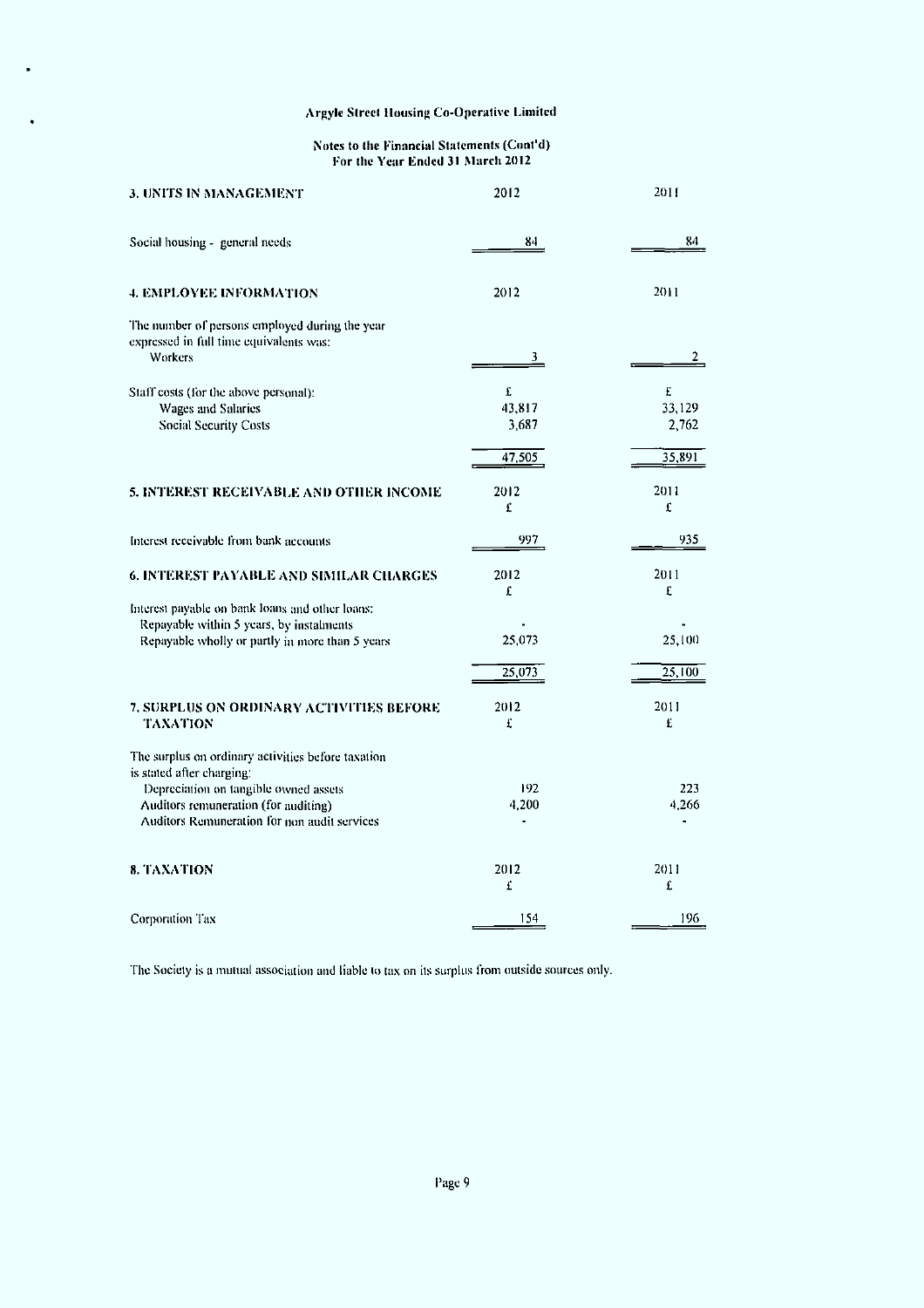### Notes to (he Financial Statements (Cont'd) For the Year Ended 31 March 2012

# 9. TANGIBLE FIXED ASSETS

- Freehold Properties

 $\ddot{\phantom{a}}$ 

| Cost.<br>At Beginning and End of Year                                    | 946,030  |
|--------------------------------------------------------------------------|----------|
| Social Housing and Other Capital Grants;<br>At Beginning and End of Year | 786.912  |
| Net Book Value<br>At 31 March 2012 and 31 March 2011                     | £159,118 |

# All housing properties are for letting.

## Other Fixed Assets

|                                                                         | Fixtures &<br>Fittings<br>£ | Building<br>Improvements<br>£ | Computer &<br>Software<br>£ | Heating<br>Improvements<br>Ľ | Total<br>£     |
|-------------------------------------------------------------------------|-----------------------------|-------------------------------|-----------------------------|------------------------------|----------------|
| Cost:                                                                   |                             |                               |                             |                              |                |
| At Beginning of Year                                                    | 2,145                       | 5,397                         | 2,968                       | 6,475                        | 16,985         |
| <b>Additions</b>                                                        |                             |                               |                             |                              |                |
| Disposals                                                               |                             |                               |                             |                              |                |
| At End of Year                                                          | 2,145                       | 5,397                         | 2,968                       | 6,475                        | 16,985         |
| Depreciation:                                                           |                             |                               |                             |                              |                |
| At Beginning of Year                                                    | 2,052                       | 5,397                         | 2,730                       | 6,475                        | 16,654         |
| Charge for Year                                                         | 56                          |                               | 136                         |                              | 192            |
| Eliminated on disposal                                                  |                             |                               |                             |                              |                |
| At End of Year                                                          | 2,108                       | 5,397                         | 2,866                       | 6,475                        | 16,846         |
| <b>Net Book Value</b>                                                   |                             |                               |                             |                              |                |
| At 31 March 2012                                                        | £37                         | f(0)                          | £102                        | £0                           | £139           |
| At 31 March 2011                                                        | £93                         | E0                            | £238                        | £0                           | £331           |
| <b>10. DEBTORS</b>                                                      |                             |                               | 2012                        |                              | 2011           |
|                                                                         |                             |                               | Ľ                           |                              | £              |
| Amounts falling due for payment within one year:<br>Tenant rent arrears |                             |                               | 9,022                       |                              |                |
| Housing benefit arrears                                                 |                             |                               | 4,255                       |                              | 3,116<br>4,503 |
| Less: Provision for Bad Debts                                           |                             |                               | 3,284)                      |                              |                |
|                                                                         |                             |                               | 9,993                       |                              | 7,619          |
| Rates and Insurance Paid in Advance                                     |                             |                               |                             |                              | 427            |
| Other                                                                   |                             |                               | 262                         |                              | 272            |
|                                                                         |                             |                               | £10,255                     |                              | 18,318         |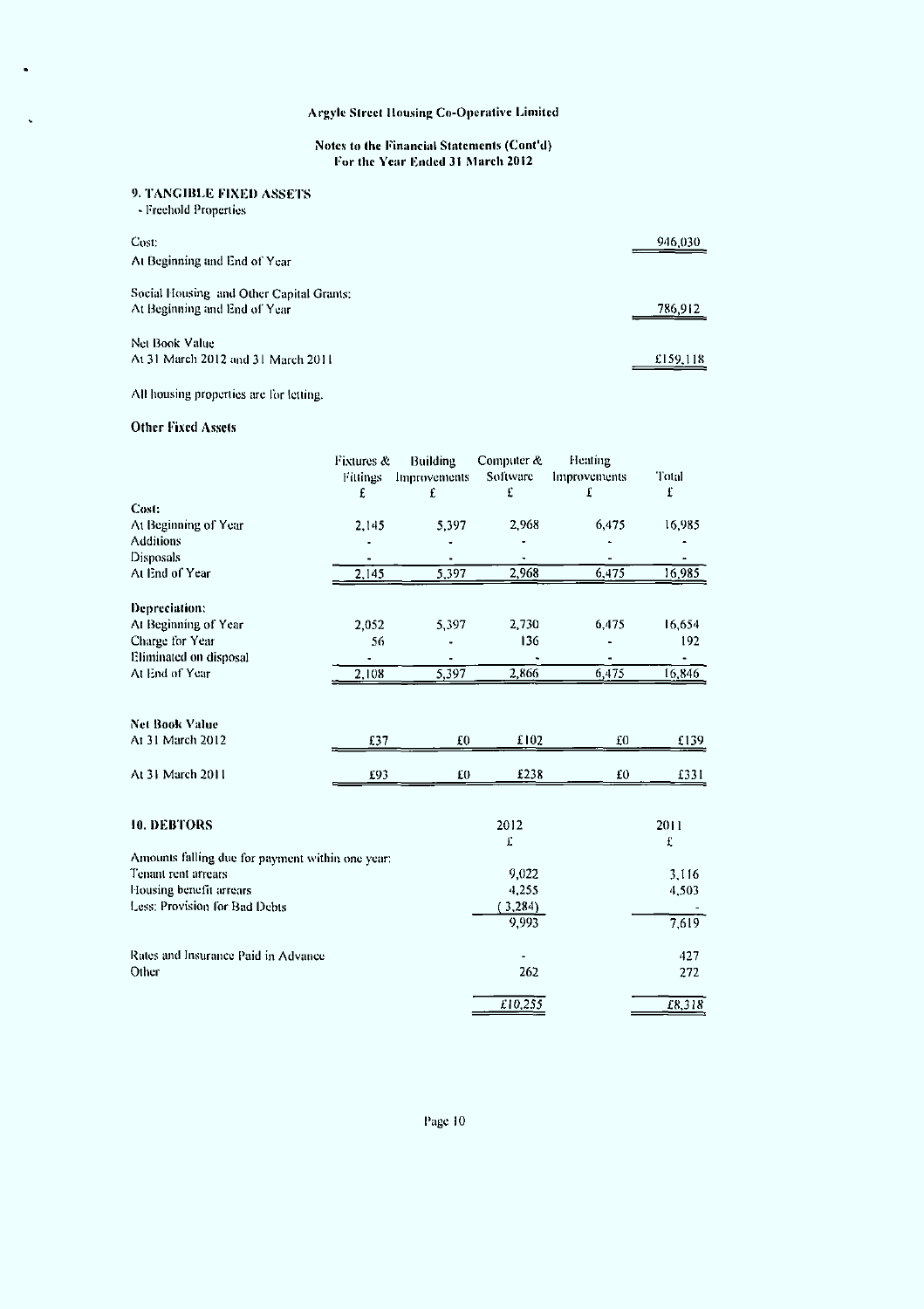## Notes to Ihc Financial Statements (Cont'd) For Ihe Year Ended 31 March 2012

| 11. CREDITORS: AMOUNTS FALLING DUE<br>WITHIN ONE YEAR                                                                                                       | 2012<br>£                           | 2011<br>£                           |
|-------------------------------------------------------------------------------------------------------------------------------------------------------------|-------------------------------------|-------------------------------------|
| Rents Received in Advance<br>Sundry Creditors and accruals                                                                                                  | 12,907<br>33,427                    | 16,169<br>17,898                    |
| Housing Loans<br>Taxation                                                                                                                                   | 220<br>154<br>£46,707               | 189<br>196<br>£34,452               |
| 12. CREDITORS:                                                                                                                                              |                                     |                                     |
| Secured loans with repayments falling due after<br>more than one year                                                                                       | 2012<br>£                           | 2011<br>£                           |
| Housing Loans:                                                                                                                                              |                                     |                                     |
| Secured Loan repayable in 2042                                                                                                                              | 157,578                             | 157,987                             |
| Housing Loans are secured by specific charges on the<br>Co-operative's housing properties and are repayable<br>at the rate of 15.875% per annum as follows: | 2012<br>£                           | 2011<br>£                           |
| Between one and two years<br>Between two and live years<br>In five years or more                                                                            | 360<br>2,160<br>155,058<br>£157,578 | 360<br>2,160<br>155,278<br>£157,798 |
| <b>13. CALLED UP SHARE CAPITAL</b>                                                                                                                          |                                     |                                     |
| Every tenant holds one share of £1 in the Co-operative as<br>part of the tenancy agreement.                                                                 | 2012<br>£                           | 2011<br>£                           |
| Allotted, issued and fully paid:                                                                                                                            |                                     |                                     |
| At Beginning of Year                                                                                                                                        | 85<br>19                            | 85<br>17                            |
| <b>Issued During Year</b><br>Shares Cancelled in Year                                                                                                       | (20)                                | (17)                                |
|                                                                                                                                                             |                                     |                                     |
| At End of Year                                                                                                                                              | 84                                  | 85                                  |

The shares are issued lo members upon admission to membership. They do nol have rights lo any income, nor to a distribution in a winding-up and they are not redeemable. Shares are cancelled on cessation of membership and the amount paid becomes the properly of the Co-operative,

Page 11